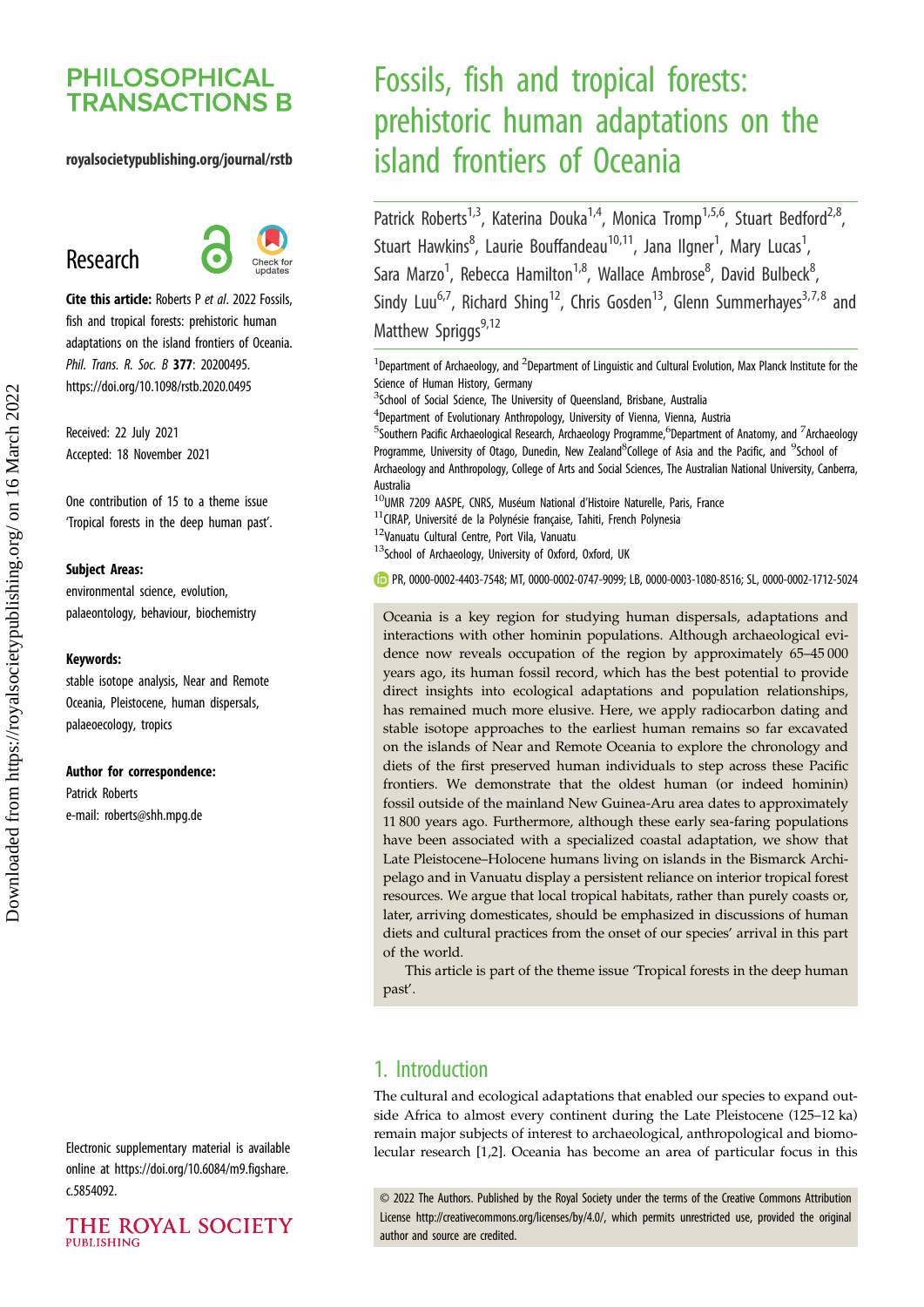<span id="page-1-0"></span>regard [\[3](#page-9-0)–[7\]](#page-9-0). The earliest human arrival in New Guinea, the Aru Islands, mainland Australia and Tasmania, which then formed the single continent of Sahul ( $ca$  6[5](#page-9-0) ka [5]), has been frequently prominently tied into wider discussions of the timing and number of our species' dispersals beyond Africa [\[8\]](#page-9-0). However, significant attention has also focused on the Late Pleistocene human occupation of the islands beyond the Sahul landmass (i.e. the Bismarck Archipelago), as early as ca 44 ka at the site of Buang Merabak, and what this might indicate in the context of the early capacities of humans to navigate oceanic routes and adapt to isolated insular settings [\[9,10\]](#page-9-0). Similarly, though significantly later, the first human arrival in Remote Oceania (i.e. in Vanuatu) approximately 3000 years ago [[11](#page-9-0)], represented by Lapitaaffiliated groups, has been argued to represent an important case study for exploring how humans solved the problems of long-distance marine travel and island lifestyles [\[12](#page-9-0)[,13](#page-10-0)]. Understanding the process of human dispersals into Oceania has been given additional global importance by modern genetic and archaeogenetic evidence for our species' interaction with other hominin species (i.e. Denisovans) in this part of the world [\[14](#page-10-0)].

In the context of both Late Pleistocene occupation of the Bismarck Archipelago, and later Holocene Lapita culture colonization of Vanuatu, sophisticated maritime adaptations have been seen as integral to human migration [\[11,](#page-9-0)[15](#page-10-0)–[17](#page-10-0)], as they have in many models of human island colonization elsewhere around the world [[18,19](#page-10-0)]. Nevertheless, while interior tropical environments have, by contrast, often been perceived as depauperate 'barriers', there is growing evidence that Homo sapiens adapted to inland tropical habitats in Oceania by as early as 50–40 000 years ago [\[3](#page-9-0)[,20](#page-10-0)], as well as the nearby Wallacean islands during the terminal Pleistocene [\[21](#page-10-0)–[23\]](#page-10-0). Similarly, while zooarchaeological and isotopic research has demonstrated an important role for marine protein from fish and shellfish at early Lapita sites in the Bismarck Archipelago and Vanuatu [\[11](#page-9-0)[,24](#page-10-0)], alongside the use of domesticates such as pigs, chickens, taro and yams [\[13,25](#page-10-0)–[27\]](#page-10-0), more recent research has also highlighted the ways in which Lapita communities in Near and western Remote Oceania had mixed, locally contingent strategies to using marine and terrestrial resources from their first arrival in different parts of the region [[28\]](#page-10-0), that also involved the management of the various tropical forest ecosystems they came across [\[29,30](#page-10-0)] and exploitation of native terrestrial fauna such as tortoises and fruit bats [\[31](#page-10-0)].

Some of the most effective ways of answering questions relating to human dispersals and adaptations, as well as hominin population interactions, involve the multidisciplinary analysis of human remains. However, although a number of early archaeological records exist in Oceania dating as far back as 65 000 years ago [\[5\]](#page-9-0), and human fossils are dated to 60–40 000 years in Australia [[32](#page-10-0)–[34](#page-10-0)], the human fossil record in the islands to the east of the Sahul landmass is much more poorly understood. Human remains found at Pamwak, Manus Island have been assumed to represent a long-term resident Pleistocene–Holocene population [\[35](#page-10-0)], though the dating of these fossils has previously remained unreported. The chronology of human fossil teeth at the site of Matenkupkum, New Ireland [\[36](#page-10-0)], discovered in association with an archaeological sequence extending as far back as 41–39 000 cal years BP [\[10](#page-9-0)], is similarly unclear. The earliest human remains from Vanuatu are well dated to



royalsocietypublishing.org/journal/rstb

royalsocietypublishing.org/journal/rstb

Phil. Trans.

 R. Soc. $\sigma$ 

377: 20200495

Figure 1. Map showing the studied sites (white stars) and other sites mentioned in the text (black dots), in the wider context of  $(a)$  Oceania,  $(b)$  the Bismarck Archipelago and (c) Vanuatu.

approximately 3000 cal years BP at the site of Teouma [\[11\]](#page-9-0). Stable isotopic approaches have already been applied to this latter site to explore changing dietary and ecological adaptations of human groups upon arrival, suggesting use of marine and agricultural resources from earliest occupation [[24,37,38](#page-10-0)]. However, these studies have, to date, only been applied to bone collagen which is known to emphasize high protein contributions to the diet (e.g. fish) and underestimate low-protein resources (e.g. tropical plants) [\[23](#page-10-0)]. Stable isotopic approaches are also yet to be applied to the individuals from Pamwak and Matenkupkum, despite the promise shown by these methodologies in distinguishing human reliance on marine versus terrestrial resources in other parts of the tropics during the Pleistocene [[23,39,40](#page-10-0)].

In this paper, we undertake the first comprehensive chronological analysis of human remains excavated from Pamwak and Matenkupkum, postulated as being the earliest human fossils found in Oceania beyond Sahul (figure 1). We provide a new Bayesian model for the human occupation of Pamwak (including contexts in which human remains were found) and directly date four human teeth found in excavations from Matenkupkum [[36\]](#page-10-0). We also apply stable carbon and oxygen isotope analysis to the tooth enamel of eight individuals from Pamwak, the four dated individuals from Matenkupkum and an individual from Sasi (previously Baun) on Lou Island in Manus [\[41](#page-10-0)] (figure 1). We add diverse faunal baselines of terrestrial and marine animals from these sites and analyse microparticles from the dental calculus of five individuals from Matenkupkum, to determine the ecological adaptations practiced by early Oceanian populations in the Pacific realm. Finally, we also apply stable carbon and oxygen isotope analysis to the tooth enamel of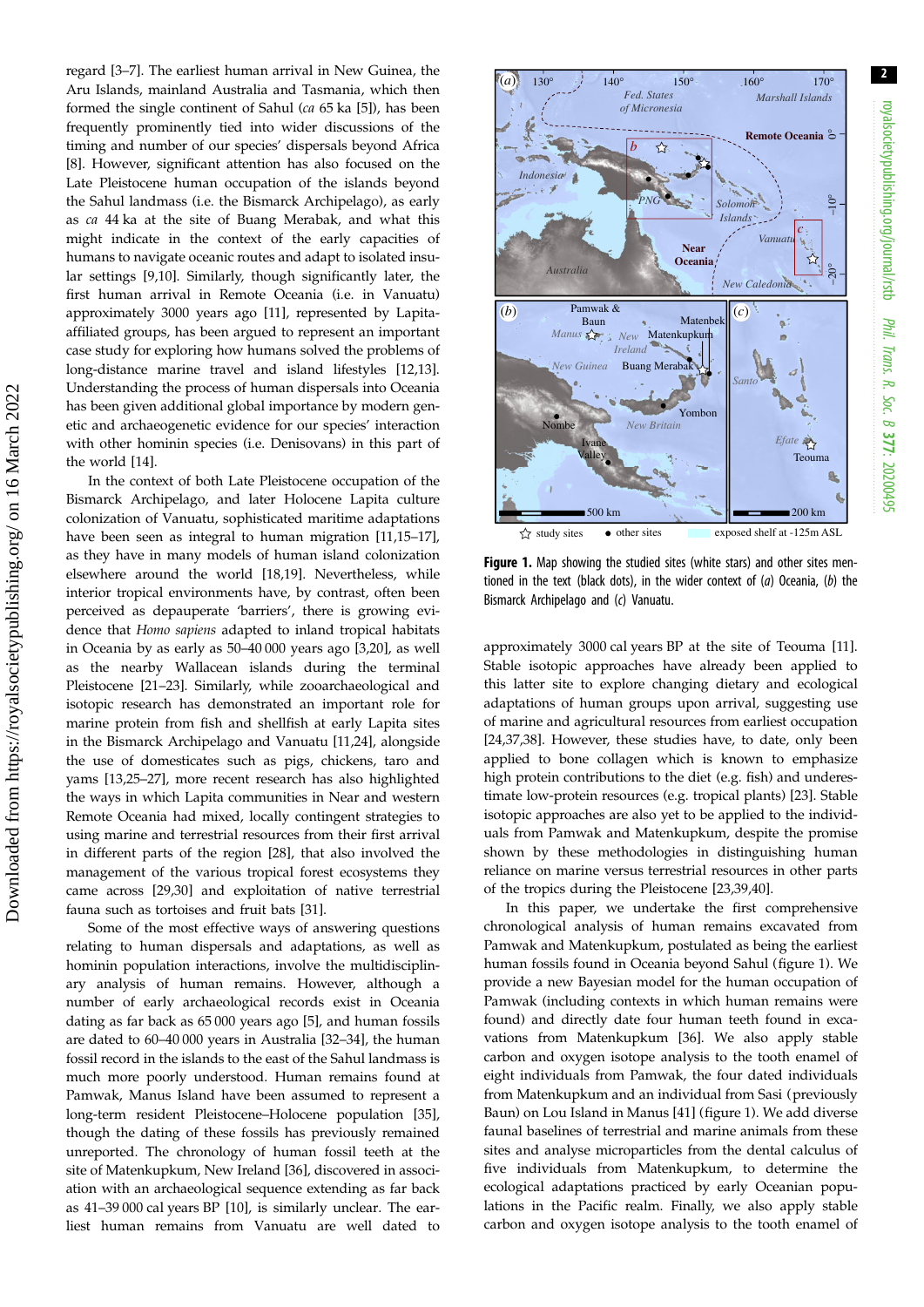11 individuals, and a marine and terrestrial faunal baseline, from the site of Teouma on Efate Island in Vanuatu [\(figure 1\)](#page-1-0), in order to complement existing analyses of bone collagen with isotopic data from tooth enamel that are more likely to represent the 'whole diet' of an individual [\[42](#page-10-0)]. This multidisciplinary analysis of human fossils from Near and Remote Oceania provides an updated picture of the chronology and ecological adaptations of some of the first preserved individuals in a part of the world that is being highlighted in global discussions of human migrations, environmental tolerances and cultural developments and exchange [[14,17,43](#page-10-0)].

## 2. Background

## (a) Human colonization of near and remote Oceania

There is a growing consensus that archaeological evidence for the occupation of the Sahul landmass (New Guinea, the Aru Islands, mainland Australia and Tasmania) approximately 65–50 000 years ago fits with models of early and multiple dispersals of H. sapiens beyond Africa during the Late Pleistocene [\[8\]](#page-9-0). Genetic analysis of modern Oceanian populations, and archaeogenetic analyses from Teouma and additional sites in Vanuatu, have been used to argue that the earliest groups of our species to reach this part of the tropics interacted with other hominin populations [\[14](#page-10-0)]. Within Oceania, movement out from the Sahul landmass into the Bismarck Archipelago is evidenced by around 44–39 000 years ago on the basis of archaeological records at the sites of Matenkupkum and Buang Merabak on New Ireland [\[10,](#page-9-0)[44\]](#page-10-0), and at Kupona Ni Dari and Yombon in New Britain [[45,46\]](#page-10-0). This early arrival occurred during a time of lower-than-present sea level, though it would still have necessitated significant sea crossings. Manus Island and the Solomon Islands may also have been settled initially during this period, but only a single site from each archipelago is known so far. Although Pamwak on Manus has only been dated back to ca 25 000 cal BP, there is a further 1 m of undated cultural deposit to bedrock below this dated context [\[35,47](#page-10-0)], suggesting the possibility of a considerably earlier first settlement. Occupation at the site of Kilu on Buka Island in the northern Solomons (Autonomous Region of Bougainville) goes back to ca 33 100– 31 400 cal BP [\[48](#page-10-0)–[50](#page-11-0)]. The sites of Balof 2 and Panakiwuk on New Ireland [\[51,52](#page-11-0)] date to approximately 18–16 000 cal BP at a time when cultural connections appear to have intensified between New Guinea and the Bismarck Archipelago. Human activity then seems to increase again around the island region after the Last Glacial Maximum, between approximately 18 000 and 10 000 cal BP [[53](#page-11-0)–[55\]](#page-11-0).

Pleistocene colonization of the Bismarck Archipelago and subsequent 'pulses' [\[53,54](#page-11-0)] or phases [[55\]](#page-11-0) of behavioural change have been seen as involving various forms of human adaptation to 'depauperate' island settings, with limited faunal opportunities beyond small mammals, birds and reptiles [\[56](#page-11-0)]. A perceived lack of animal and plant resources in the interior rainforests of these islands had led to the dominance of a model of resource use whereby small groups of hunter–gatherers mainly focused on reef and coastal resources [\[57\]](#page-11-0). Many of the early sites of occupation within the Bismarck Archipelago are coastal, and first arrival would have necessitated an open sea crossing. Moreover, analysis of the shell midden of Matenkupkum shows

selective shellfish gathering, requiring close knowledge of the ecological dynamics of the taxa available that may even have been 'over-predated' [[9](#page-9-0)]. Early evidence for shellfish exploitation is also observed at Buang Merabak [\[58](#page-11-0)]. However, there is little direct evidence for the over-exploitation of marine resources in the Bismarck Archipelago until 20 000 years ago [\[10](#page-9-0)]. There is also zooarchaeological evidence for the use of interior rainforest resources at Yombon 25 000 years ago [\[45](#page-10-0)[,59](#page-11-0)]. The faunal assemblages at Buang Merabak and Matenkupkum also include forest birds and bats [[60\]](#page-11-0), while there is evidence for the exploitation of native rodents and reptiles in the Solomon Islands during the Pleistocene [\[49](#page-10-0)]. By 20 000 years ago, the data point to the movement of the northern common cuscus Phalanger orientalis between islands, presumably as a source of protein [[9](#page-9-0)] and, later, the introduction of the bandicoot (Echymipera kalubu) and spotted cuscus (Spiloscuscus kraemeri) to Manus at about 13 000 years ago [\[47](#page-10-0)]. Finally, botanical evidence from New Ireland and the Solomon Islands has indicated the use of interior tropical plants, including perhaps some form of arboriculture, as early as the Pleistocene [[47,](#page-10-0)[61](#page-11-0)–[63](#page-11-0)].

During the late Holocene, there was a second major process of human dispersal into Oceania, associated with the expansion of the Lapita Cultural Complex and Austronesian languages [\[13](#page-10-0)]. Beginning in Southeast Asia, people carrying distinctive dentate-stamped decorated pottery arrived in the Bismarck Archipelago 3300–3100 years ago, after skirting the northern coast of New Guinea [[64\]](#page-11-0) and reached Remote Oceania approximately 3000 years ago [\[11\]](#page-9-0). This set of dispersals has been associated with the capacity to undertake longdistance sea crossings, often with no land in sight and a sophisticated ability to extract marine resources. At Teouma, on Efate in Vanuatu, early human populations have been argued to have had a preference for reef and inshore marine fishing, complemented by freshwater resources [[65](#page-11-0)–[67](#page-11-0)] and agriculture in the form of pigs, chickens, yams, taro and bananas, carried from Near Oceania [\[24,38](#page-10-0)]. The arrival of the Lapita Cultural Complex has been linked to the idea of 'transported landscapes', both here and in later settlement in Polynesia [[13,](#page-10-0)[68](#page-11-0)], with significant modifications to island environments occurring as a consequence of agriculture, domesticated animals and commensal species (e.g. rats) [[47,](#page-10-0)[69\]](#page-11-0). However, there is also a growing recognition that Lapita-affiliated populations, and those that followed, likely adapted to their varied new island homes. At Kamgot on the Anir Islands in New Ireland, microbotanical and zooarchaeological research have demonstrated diversity in human diets from first arrival, with a balance maintained between the land and sea and between domesticated, hunted and gathered resources, with mobile societies exploiting various parts of the terrestrial and marine landscape [\[28](#page-10-0)]. Similarly, the management and use of tropical forest plants, and the heavy utilization of endemic fauna such as fruit bats and tortoises [[31,](#page-10-0)[70\]](#page-11-0), have been reported for Vanuatu [\[24](#page-10-0),[30,](#page-10-0)[71\]](#page-11-0) and elsewhere [[29\]](#page-10-0).

## (b) Stable isotope analysis and past human adaptations in the tropics

Stable carbon ( $\delta^{13}$ C) and oxygen ( $\delta^{18}$ O) isotope analysis of human and animal tooth enamel has emerged as a key method for exploring past diets and environments in the tropics. In inland contexts,  $\delta^{13}$ C distinctions between C<sub>3</sub> and C<sub>4</sub>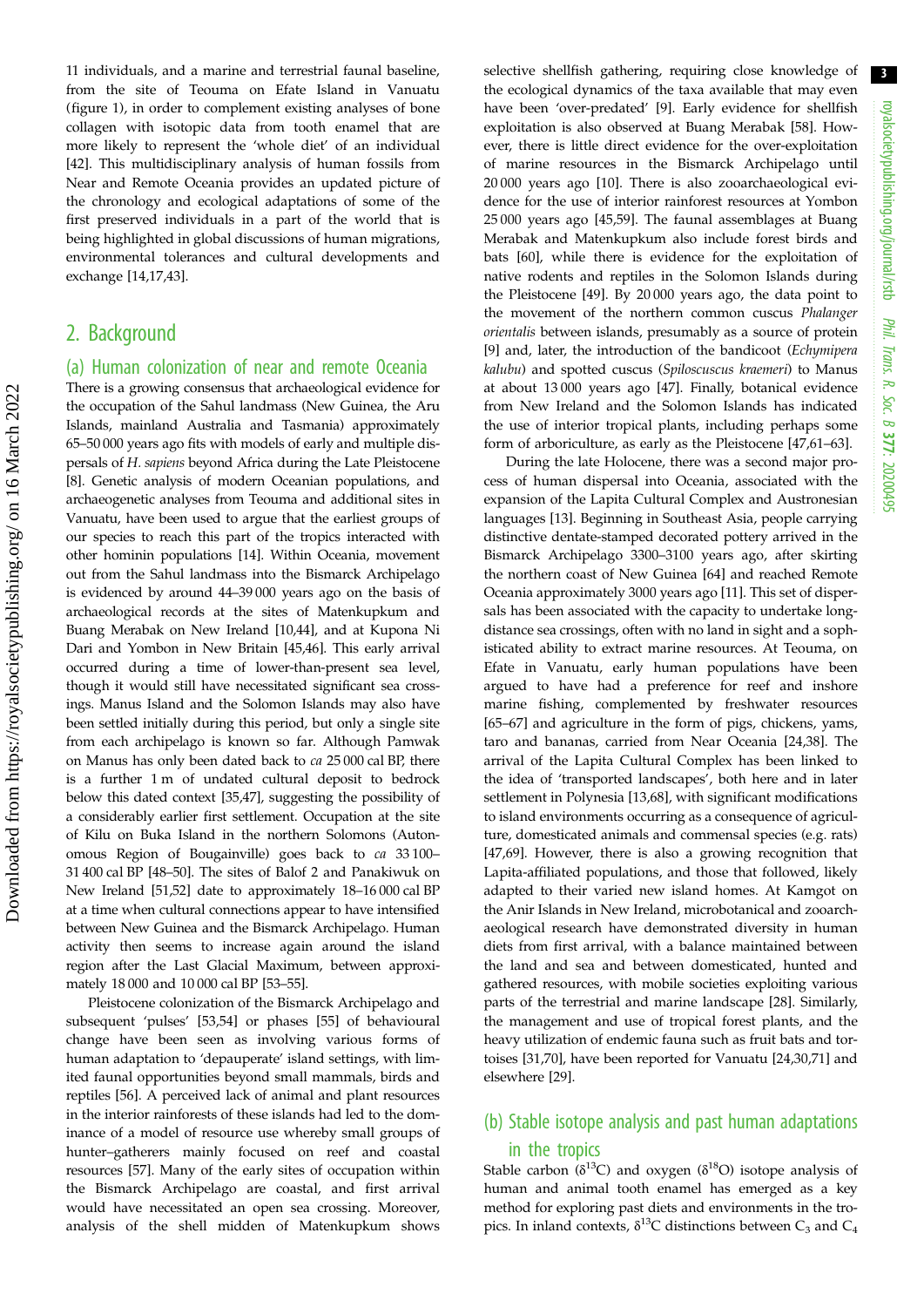plants are useful for determining the relative reliance of taxa on  $C_4$  grassland and  $C_3$  shrubland, woodland or forest [\[72](#page-11-0),[73\]](#page-11-0). Within tropical forest ecosystems, vegetation growing beneath a closed forest canopy is strongly depleted in <sup>13</sup>C due to low light [\[74](#page-11-0)] and large amounts of respired  $CO<sub>2</sub>$  [\[75](#page-11-0)], leading to a 'canopy effect' that results in  $CO<sub>2</sub>$ , soils, and plant tissues having lower  $\delta^{13}$ C values [[75,76](#page-11-0)]. These  $\delta^{13}$ C distinctions are passed into the tissues of their consumers with subsequent trophic effects of approximately 1‰ [\[42](#page-10-0)]. Like terrestrial  $C_4$  plants, marine plants have higher  $\delta^{13}C$ than all  $C_3$  terrestrial plants [[77,78\]](#page-11-0). As a result, terrestrial C3 and forest-dwelling consumers can be distinguished from marine and  $C_4$  consumers [\[79](#page-11-0)], with more nuanced interpretations possible (e.g. when  $C_4$  consumers can be ruled out in inland biomes) where detailed faunal baseline references are available. In the case of this study, for later contexts where agricultural resources are available, it is important to note that yams, taro and banana are all  $C_3$ crops (see also [\[24](#page-10-0),[38\]](#page-10-0)).

We expect pre-industrial human enamel bioapatite for individuals relying completely on tropical forest, open  $C_3$ resources, and marine / $C_4$  resources to have  $\delta^{13}C$  values of ca -14‰, ca -12‰ and ca -4–0‰, respectively [\[40](#page-10-0)[,79](#page-11-0)].  $\delta^{18}O$ measurements of animal tooth enamel can provide additional ecological insights into water and food sources. In the tropics,  $\delta^{18}$ O primarily reflects evaporative potential and the source effect of rainfall [[80,81](#page-11-0)].  $\delta^{18}$ O values have also been argued to distinguish terrestrial from marine consumers [[82\]](#page-11-0). While many isotopic studies in archaeology, including previous studies at Teouma [\[24](#page-10-0)], typically focus on bone collagen in order to obtain insights into human and animal trophic levels, it is often poorly preserved over longer time periods. Furthermore, bone collagen  $\delta^{13}C$  is primarily reflective of protein contributions to the diet. The bioapatite structure of tooth enamel is not only more resistant to post-mortem dia-genesis [[83\]](#page-11-0), but will also record  $\delta^{13}$ C values representative of the 'whole diet' during the period of enamel formation, which will vary depending on species and tooth sampled [\[84](#page-11-0)].  $\delta^{13}$ C and  $\delta^{18}$ O of human tooth enamel have recently been used to provide novel insights into varying human reliance on forest and coastal resources in different parts of tropical Asia [\[39,40](#page-10-0)], including Wallacea [[23\]](#page-10-0).

## 3. Methods

#### (a) Radiocarbon dating

Radiocarbon dating is by far the most precise and widely used absolute dating method for organic material. One of the prerequisites of the method for the production of accurate results is sufficient decontamination of the dated material from exogenous carbon found amply in depositional environments in the tropics. In the case of teeth, while both enamel and collagen extracted from the dentine can be dated, the most dependable results are produced by the latter.

We selected four human teeth from Matenkupkum for dating. The Matenkupkum teeth (MAT 001, 007, 008, 011) were found by Chris Gosden and his team in 1988 in Spits 4 and 5 Square B excavated at the back of the cave and away from the main sequence (electronic supplementary material, note S1, figure S1). We extracted, purified and dated collagen from four human teeth from Matenkupkum following routine protocols in the Oxford Radiocarbon Accelerator Unit [[85](#page-11-0)]. Between 700 and 800 mg of dentine powder was extracted from each tooth

using a dental drill equipped with a tungsten carbide drill bit. The samples underwent decalcification using 0.5 M HCl, washing with a 0.1 M NaOH solution and reacidification using 0.5 M HCl. Each step was interspersed with rinsing using distilled water. The extracted collagen was gelatinized using weakly acidic pH 3 water at 75°C in an incubator for 20 h. The gelatin was passed through an Ezee-filterTM to isolate insoluble residues and the supernatant was ultrafiltered using a Vivaspin 30 kD MWCO ultrafilter. The greater than 30 kD fraction was then collected, lyophilized and the dried product was weighed into tin capsules for combustion in a continuous flow mass spectrometer coupled with an elemental analyzer. A portion of the purified and analysed  $CO<sub>2</sub>$  gas was collected, graphitized and pressed into targets for AMS measurement.

While few previous dates existed for Matenkupkum [\[86\]](#page-11-0), Pamwak has already been extensively dated, with 59 radiocarbon dates already existing for the site [\[35\]](#page-10-0) (electronic supplementary material, table S1). However, these dates have not been calibrated using the latest available calibration curves for the Pleistocene. Due to poor preservation, it was not possible to directly date the teeth themselves. As a consequence, it was necessary to try and build a comprehensive chrono-stratigraphic correlation for the human remains from this site. Following background correction, the radiocarbon dates are expressed as conventional radiocarbon ages (BP) and are shown in the electronic supplementary material, table S1. The dates are calibrated and converted into calendar ages (cal BP) using the most recent terrestrial calibration curves for the Northern Hemisphere [[87\]](#page-11-0) and the Southern Hemisphere [[88\]](#page-11-0), as shown in the electronic supplementary material, table S1. The comparison between the two datasets reveals that the differences are small given the uncertainties with regards to the effect of the variations in the Intertropical Convergence Zone and its impact on the radiocarbon dates from regions affected by it. For the calibration of marine shell dates, we used the Marine20 curve [\[89](#page-11-0)] and the local marine reservoir correction (DR) was calculated from the average of the five nearest locations to the respective site for which such values exist (for Pamwak this was  $\overline{DR} = -96 \pm 29$  <sup>14</sup>C yr).

Bayesian frameworks have been shown to greatly improve understanding of stratigraphic chronologies. Here, we use the OxCal platform [\[90\]](#page-11-0) to combine the radiocarbon likelihoods with the relative stratigraphic information available for the sites of Matenkupkum and Pamwak. For Pamwak, the relationships between samples and units were included within the Bayesian model as prior information based on Fredericksen et al. [\[35\]](#page-10-0). The model consists of a series of phases, represented by the successive stratigraphic levels, and boundaries between them (see electronic supplementary material, note S1). Each phase in the model is separated by a phase boundary which represents the time required for the accumulation of each archaeological level. We used an outlier detection analysis [\[91\]](#page-11-0) that probabilistically measures the degree to which determinations agree within the overall model structure and its components. We used a t-type outlier model and assigned 5% chances for each determination to be an outlier. In a first iteration (electronic supplementary material, figure S1), we built a Bayesian model containing all reliable radiocarbon determinations from Pamwak. Two determinations were excluded as they represented modern intrusions. In a second iteration, a further 10 radiocarbon dates were also excluded (electronic supplementary material, figure S2) and the results were compared.

## (b) Stable isotope analysis

We sampled eight human teeth available from Units C  $(n = 2)$ and D ( $N = 6$ ) of Pamwak, constrained by date ranges of 7000– 10 700 BP for Unit C and 10 800–14 100 cal BP for D (at 95.4%), as well as 75 teeth of terrestrial and marine fauna from Units A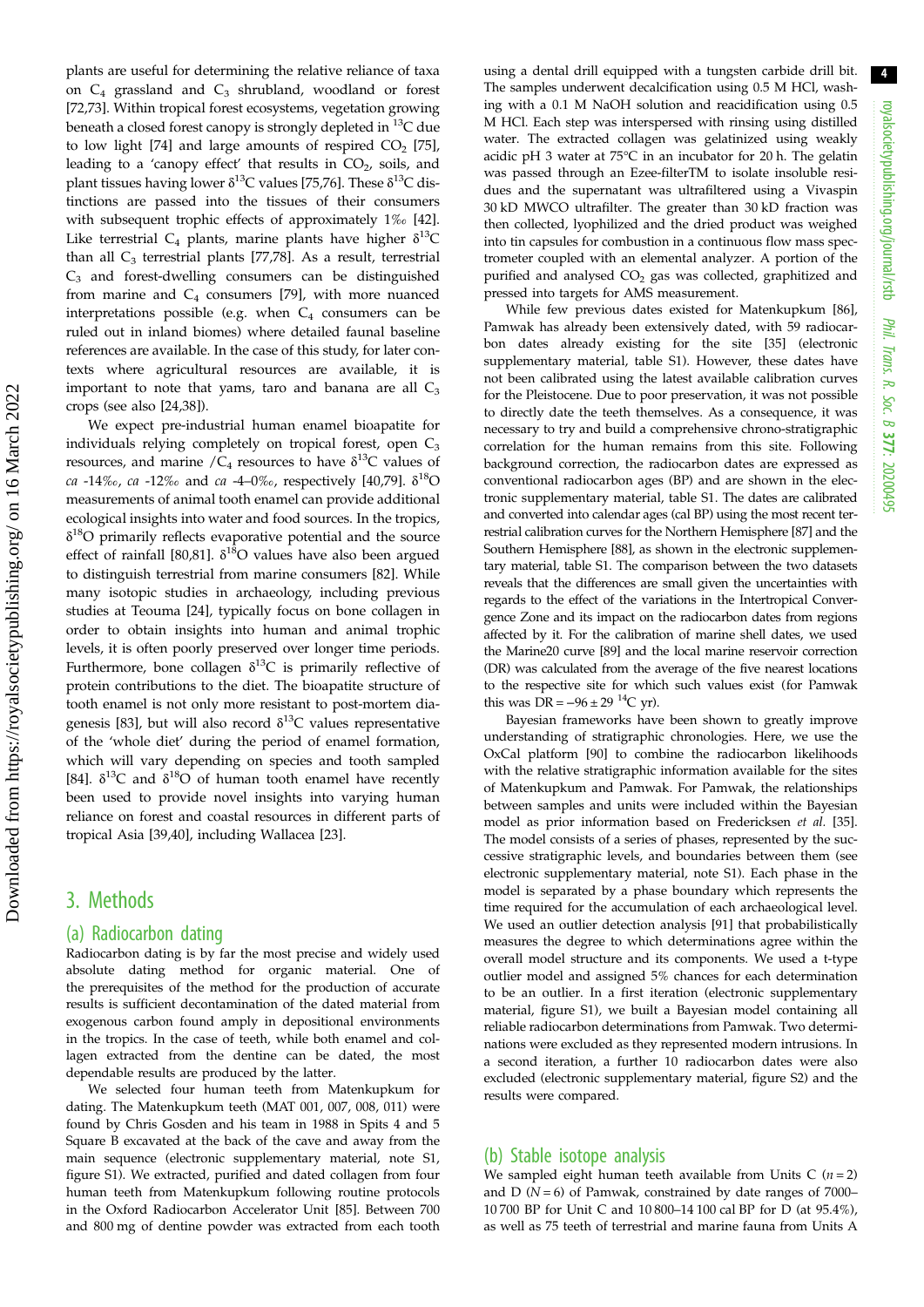to E (see [[35](#page-10-0)] and electronic supplementary material, note S1 for stratigraphic information) for stable isotope analysis. We also sampled four human teeth from Matenkupkum Square B as well as two samples of fauna excavated from Squares E, G, H, J, L. The latter dated to the late Holocene based on associated charcoal ages and the presence of glass, metal and other recent debris [[9\]](#page-9-0). The human samples from Square B, however, while considered to be potentially Pleistocene in age, had not previously been dated [\[36\]](#page-10-0), hence the human teeth underwent radiocarbon dating as well. We sampled one human tooth from the site of Sasi (Baun) on Lou Island in Manus (Square D), as well as 17 terrestrial and marine fauna from Squares A–G, all considered to be dated to approximately 2100 years ago to provide a more recent comparison for Pamwak within the same island group in Near Oceania. Finally, from the Teouma site in Vanuatu, we sampled 12 humans from Phase B, as well as 54 terrestrial and marine fauna. Mammal identifications were facilitated through comparisons with specimens from the ANU Archaeology and Natural History Osteology Laboratory reference collection. Fish identifications were undertaken using specimens from both the ANU Archaeology and Natural History Osteology Laboratory and the reference collection housed at the UMR 7209 of the National Museum of Natural History in Paris. The sample set (electronic supplementary material, tables S2 and S3) thus covers the earliest postulated human fossils in Oceania beyond the Sahul landmass and extends to the first occupation of Vanuatu by Lapita-affiliated populations and to post-Lapita contexts on Manus and New Ireland, enabling investigation of multiple phases of human adaptation to insular settings in the Pacific. More background information on the archaeological contexts can be found in the electronic supplementary material, note S1.

All sampled teeth were cleaned using air abrasion to remove any adhering external material. Enamel powder was obtained using gentle abrasion with a diamond-tipped drill along the full length of the buccal surface in order to ensure a representative measurement for the entire period of enamel formation. All enamel powder was pretreated to remove organics or secondary carbonate contaminants following existing protocols [[23](#page-10-0)]. A subsection of analysed samples was checked for preservation using Fourier transform infrared spectroscopy (FTIR) as per Roberts et al. [[23,40](#page-10-0)] (electronic supplementary material, note S2, table S4). Samples were progressively washed in 1% sodium hypochlorite for 60 min, rinsed and centrifuged three times in purified H<sub>2</sub>O, submerged in 0.1 M acetic acid for 10 min, and again triple rinsed and centrifuged in purified  $H_2O$ . Samples were then frozen and lyophilized for 4 h and weighed into borosilicate vials. The vials were flush-filled with helium at 100 ml min−<sup>1</sup> for 10 min. After the addition of 20 µl of 100% phosphoric acid, gases evolved from the samples were measured by stable carbon and oxygen isotope analysis using a Thermo Gas Bench 2 connected to a Thermo Delta V Advantage Mass Spectrometer at the Max Planck Institute for the Science of Human History, Jena, Germany.  $\delta^{13}$ C and  $\delta^{18}$ O values were compared against International Standards (IAEA-603 ( $\delta^{13}C = 2.5\%$ ;  $\delta^{18}O = -2.4\%$ ; IAEA-CO-8 ( $\delta^{13}C = -5.8\%$ ;  $\delta^{18}O = -22.7\%$ ); USGS44 ( $\delta^{13}$ C = -42.2‰)) and an in-house standard (MERCK  $(δ<sup>13</sup>C = -41.3‰; δ<sup>18</sup>O = -14.4‰).$  Replicate analysis of MERCK standards suggests that measurement error is  $ca \pm 0.1\%$  for  $δ<sup>13</sup>C$  and ± 0.2‰ for δ<sup>18</sup>O. Measurement precision was studied through the measurement of repeat extracts from a bovid enamel standard ( $n = 20, \pm 0.2\%$  for  $\delta^{13}C$  and  $\pm 0.3\%$  for  $\delta^{18}O$ ).

Following a Shapiro–Wilk test for normality and assessment of a histogram, a Mann–Whitney U test was used to determine whether there was a significant difference between the  $\delta^{13}C$ and  $\delta^{18}$ O of terrestrial and marine fauna analysed across the sites. Linear regressions were performed on the combined marine and terrestrial faunal datasets for Pamwak, Sasi and

Teouma, while a separate linear regression was performed for just the terrestrial fauna at Teouma. Kruskal–Wallis tests, followed by pairwise Wilcox tests, were also performed on the terrestrial faunal dataset from Pamwak to explore whether  $\delta^{13}C$ and  $\delta^{18}O$  varied through time (i.e. by phase). All statistical analyses were conducted using the free program R software [\[92\]](#page-12-0).

### (c) Phytolith analysis of dental calculus

We sampled dental calculus from five human teeth from Matenkupkum Square B and analysed the extracted microparticles (as per [[30](#page-10-0)]). Detailed information on the teeth sampled and methods used can be found in the electronic supplementary material, text S3. The dental calculus samples were taken from what was interpreted to be Burials 1 (2 MATB1 2/3), 2 (8 MATB2 5/27), 3 (61 MATB3 31/35), 4 (66 MATB4 1/5) and 5 (73 MATB5 3/89) (electronic supplementary material, notes S1 and S3). Meanwhile the dates and SI results come from Burials 1 (1 MATB1 1/3) and 2 (8 MATB2 5/27, 9 MATB2 6/27, 12 MATB2 9/27). As a result, there is one tooth that had both calculus and was dated; the other teeth that were dated are associated with burials that had a tooth analysed for calculus.

## 4. Results

## (a) Radiocarbon dating and Bayesian modelling

Our dates from the four human teeth from Matenkupkum address a stark lack of direct dates on human fossils from the Bismarck Archipelago, with the only others being available from the Lapita site at Reber-Rakival on Watom Island, off the coast of East New Britain [[93,94\]](#page-12-0). The collagen yields ranged between 1 and 3% and all C/N ratios fell well within normal values (3.2: normal range 3.2–3.6). The results of these dates are shown in the electronic supplementary material, table S5. In order to place the new and old measurements in a comparable statistical framework, we attempted to build Bayesian models for the two dated sites. In the case of Matenkupkum, we used a simple, single-phase Bayesian model to calculate the most likely start and end dates for the deposition of the teeth at the site, using both Northern and Southern Hemisphere calibration curves for comparison. As shown in the electronic supplementary material, table S6, the start and end phase boundaries are statistically indistinguishable and differ by 10 to 90 years, giving an age range of between 1870 and 1630 or 2090 and 1430 cal BP (68.3/ 95.4%) with a mean of  $1750 \pm 150$  cal BP for the deposition of the teeth, a date much younger than had been assumed by the excavation team [\[36](#page-10-0)], highlighting that the shallow deposits at the rear of the cave cannot be simply correlated to the previously excavated Pleistocene sequence [\(figure 2\)](#page-5-0).

For Pamwak, the first model (Bayesian 1) incorporated 57 dates previously obtained from three different laboratories and using charcoal and Celtis sp. seeds, as well as marine shell (electronic supplementary material, table S1). We use five phases to represent the five Units identified at the site (A–E) and the ages were nested within them (electronic supplementary material, figure S2). In the second iteration (Bayesian 2) (electronic supplementary material, figure S3), the ten ages identified in Bayesian 1 as complete outliers were excluded (OZC-835, ANU-7124, ANU-6925, ANU-7508, ANU-7509, OZD-781A, Wk-7674, ANU-8252, OZD-779, ANU-6978) and the results were compared (electronic supplementary material, figure S2). The differences in the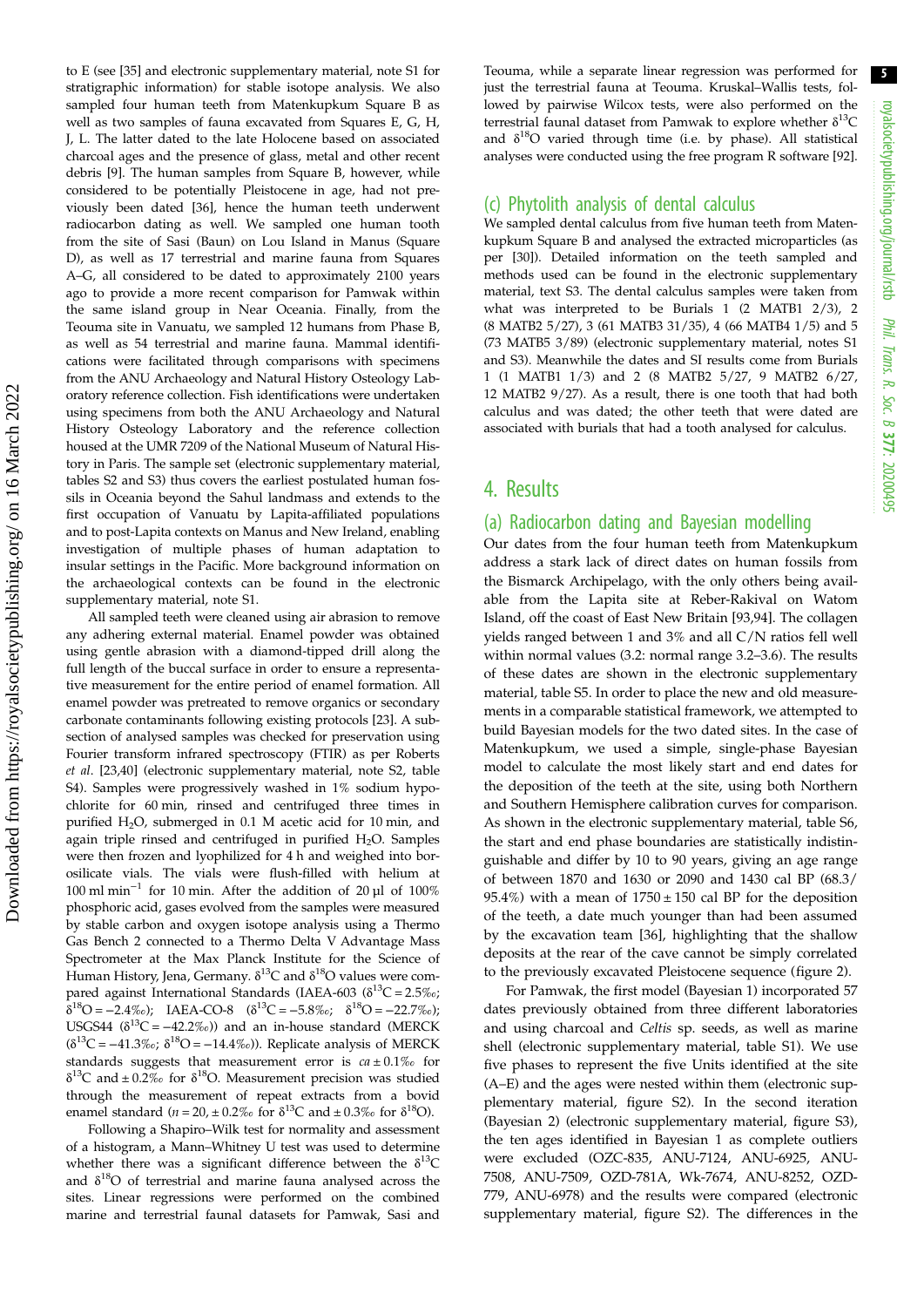<span id="page-5-0"></span>

Figure 2. Modelled chronometric data for (a) the directly dated human teeth from Matenkupkum and (b) start boundaries for Pamwak representing the unit transitions produced by the first Bayesian model (see electronic supplementary material, Note S1).

start boundaries between the two models were minimal which suggest that the ages assigned to each unit are relatively robust. Using a Date function, we also tried to calculate the most likely duration of each Unit, the results of which are used in [figure 3](#page-6-0) (electronic supplementary material, table S1). We use the results from Bayesian 1 (all dates included) (electronic supplementary material, figure S1) in our discussion below (electronic supplementary material, table S7). Due to the very large errors associated with some of the earlier determinations, the start of Unit E is calculated very broadly to between 27 and 21 ka cal BP and its duration between 24.8 and 14.6 ka cal BP, with the subsequent transitions and spans dated as follows: the start of Unit D is placed approximately 15–13.5 ka cal BP with duration between 14.5–10.5 ka cal BP, the start of Unit C between 11.0–9.8 ka cal BP and its duration at 10.6–6.9 ka cal BP, and the start of Unit B at 7.3–6.7 ka and its duration between 7.0–5.5 ka cal BP, whereas Unit A starts at 6.3–5.1 ka cal BP with an estimated duration between 6.2–3.8 ka cal BP (all ranges in 95.4%) (figure 2).

The Pamwak human teeth are constrained by dates on material above and below from direct or equivalent stratigraphic contexts on charcoal and Celtis sp. seeds. In order to calculate, in a probabilistic way, the age of the different teeth in the sequence, we also built an additional Bayesian framework in which we incorporated the chronostratigraphic information pertinent to each human sample only (electronic supplementary material, figure S4). Based on the currently available data, the earliest human tooth (PAMH7) in the site comes from Unit D and is constrained by a date above it (ANU-8251) and a date stratigraphically below it in a neighbouring quadrant (ANU-8243). The Bayesian age estimate for PAMH7 was calculated at 12 260–11 420 or 12 510–10 940 cal BP at 68.3/95.4%, with a mean age of  $11 770 \pm 410$  cal BP. PAMH5 is constrained by dates of 12 620–11 940 BP (ANU-8243) below and 11 390–10 760 BP (OZD-779) above in a neighbouring square and appears to be as old (12 100–11 240 or 12 460–10 990 cal BP at 68.3/ 95.4%), with a mean age of  $11700 \pm 390$  cal BP that is statistically indistinguishable to PAMH7. The youngest tooth (PAMH2) from Unit C is constrained by dates stratigraphically equivalent to it (ANU-7122) and (ANU-8239) from the same 5 cm spit, and a date stratigraphically some way below it (ANU-8240), all from a neighbouring quadrant. From the same quadrant as the tooth, and below it, comes a date of 11 840–10 710 BP cal BP (Wk-7670). However, given that PAMH2, PAMH3 and PAMH4 belong to the same individual, and with the last two falling to between  $10080 \pm 620$  cal BP and  $10\,330 \pm 360$  cal BP (mean modelled age estimates), we may assume that the individual all three teeth belonged to was deposited at the site at around 10 100 cal BP (electronic supplementary material, figure S4 and note S1).

6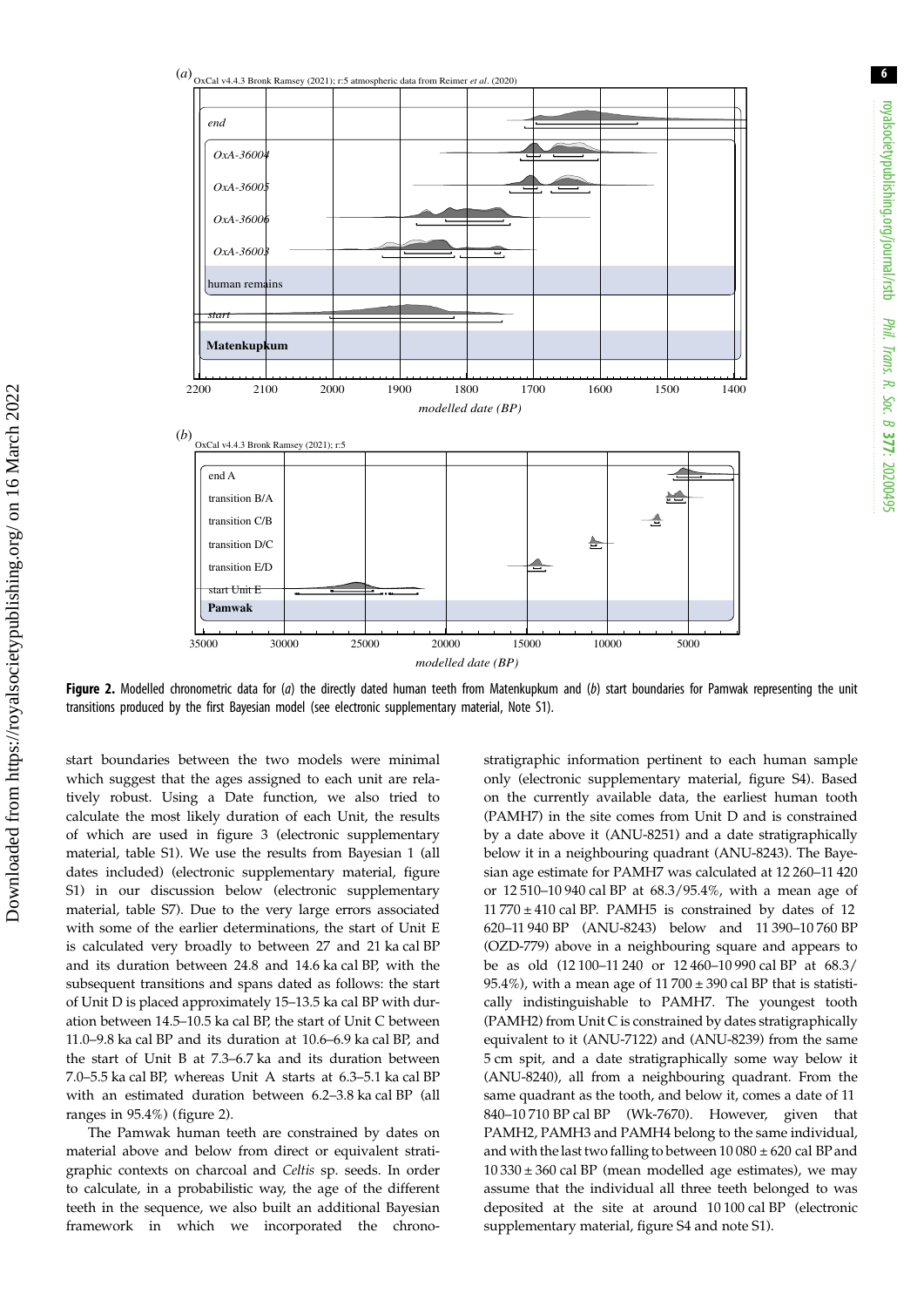<span id="page-6-0"></span>

**Figure 3.** Stable carbon isotope ( $\delta^{13}$ C) measurements on humans (white circles), terrestrial fauna (green diamonds) and marine fauna (blue squares) from the sampled contexts of Baun (Manus Island), Matenkupkum (New Ireland), Teouma (Vanuatu) and Pamwak (Manus Island). The boxes of the boxplots show the median and the lower (25%) and upper (75%) quartiles. The whiskers (connected to the boxes by a dashed line) encompass all data points within 1.5x the interquartile range of the box. All points that fall beyond this range are shown as 'outliers' bordered by white and black lines though they have not been removed from any of the statistical analyses. The shading (increasingly light grey shading from dark grey to white from left to right) depicts the different approximate expected ranges for dense canopy forest feeding (less than −14‰), 100% C<sub>3</sub> consumption (−14 to −12‰), mixed C<sub>3</sub>/C<sub>4</sub> consumption (−12 to −4‰) and 100% C4/marine consumption (greater than −4‰) discussed in the main text and the literature and references cited therein.

The teeth are all part of a secondary burial assemblage seemingly cached on ledges above the shelter floor which entered the deposit by being progressively displaced from above. Nearly all the associated bones, however, are found in Units C and D, as were the teeth, with none below D and only small amounts in B and a single bone in Unit A. This implies a different situation to Matenkupkum, given that we have a series of tightly constrained and consistent dates for excavation spits containing the human remains. Moreover, while the Matenkupkum teeth were found in relatively shallow deposits at the back of the cave (electronic supplementary material, note S1), as noted above, the Pamwak human remains are firmly associated with Units C and D and must have been deposited in these layers at least prior to their respective covering by the overlying unit. Nevertheless, although the constrained Bayesian model focused on the human remains provides a potentially more high-resolution window into the ages of human remains in the Pamwak sequence, in the absence of direct dates the broader ages for the units remain the most conservative ages for the human remains and are what we use in figure 3 and as the primary reference for the Discussion below. For further details of the dating of the Pamwak teeth as well as for the full Bayesian models, the reader is referred to the electronic supplementary material, note S1, figures S2–S4.

#### (b) Stable isotope analysis

The results of the  $\delta^{13}$ C analysis of terrestrial fauna, marine fauna and human teeth from the sites of Pamwak, Sasi, Matenkupkum and Teouma are shown in figure 3. More detailed plots of the  $\delta^{13}$ C and  $\delta^{18}$ O results for each site and, in the case of Pamwak, unit/phase, are provided in the electronic supplementary material, tables S2 and S3, and figures S5–S8. No evidence for secondary carbonate at 710 cm<sup>-1</sup> (e.g. calcite) was observed for any of the FTIR sample spectra (electronic supplementary material, note S2, figures S9 and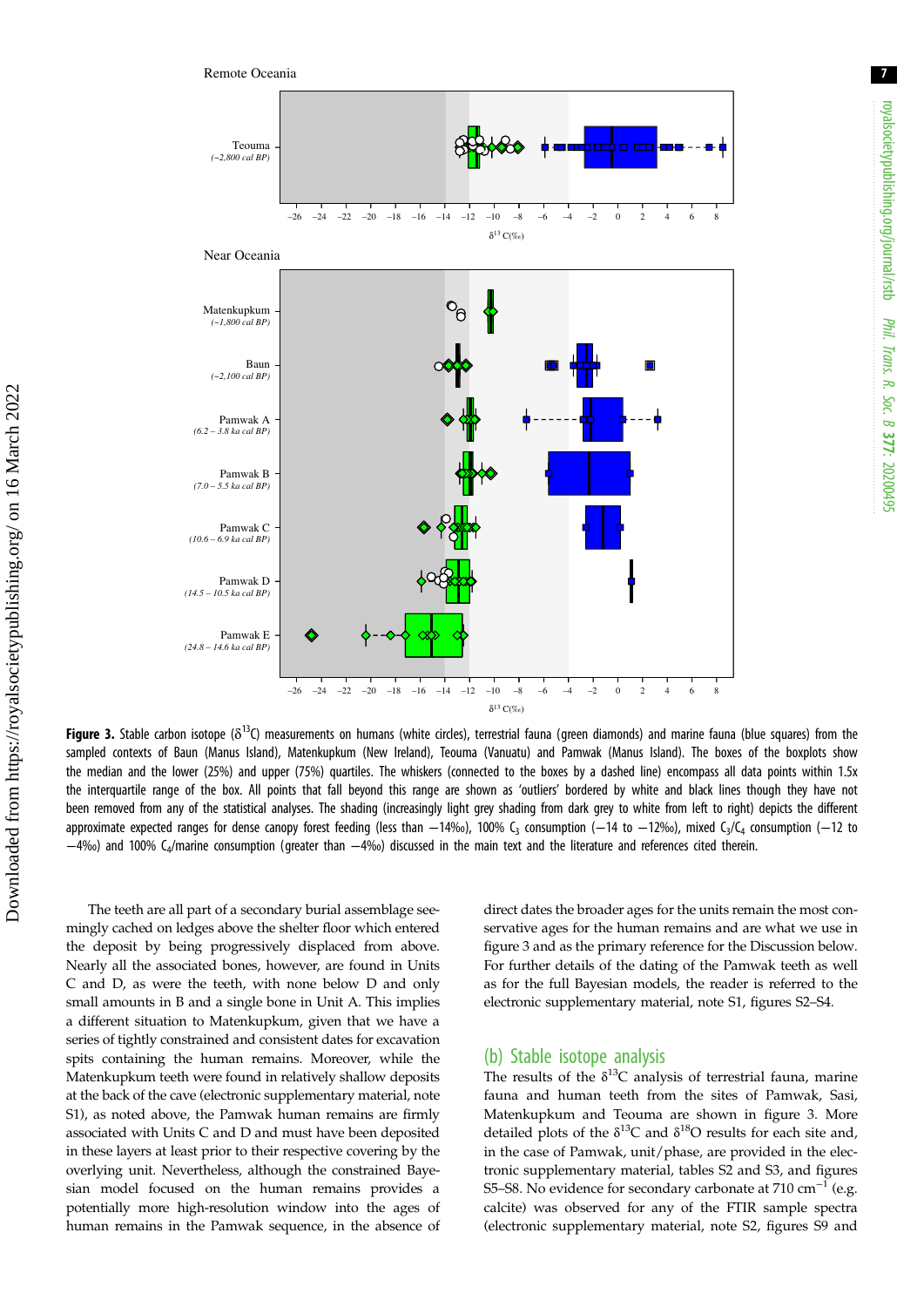S10, and tables S4 and S8–13) For each site, distinct and nonoverlapping  $\delta^{13}C$  values are demonstrated for terrestrial and marine fauna, as has been shown elsewhere in the Pacific (e.g. [\[23](#page-10-0)]). This is confirmed by a Mann–Whitney U test which demonstrates a significant  $\delta^{13}$ C difference between marine and terrestrial fauna at all sites ( $W = 4800$ ,  $p < 0.05$ ). These results suggest that (i) the sampled terrestrial fauna at the sites did not have access to  $C_4$  resources and (ii) that human reliance on terrestrial versus marine resources can be relatively confidently determined. The human  $\delta^{13}C$  datapoints from Pamwak Units C and D provide an insight into the diet of some of the earliest preserved human individuals found eastwards of the Sahul landmass on Manus Island, indirectly dated here to approximately 12 000–10 000 cal BP. δ13C values of five individuals between −15.1 and −14.0‰ are indicative of a full reliance on  $C_3$  terrestrial resources and, particularly, those influenced by a closed forest canopy (see [[39\]](#page-10-0)). The remaining three values between −13.9 and −13.3‰ include both individuals from the younger Unit C and an infant from near the top of Unit D. They show a reliance on  $C_3$  terrestrial resources, likely still from forest/ woodland biomes.

Our dating of the Matenkupkum individuals to around  $1750 \pm 150$  cal BP places them within a post-Lapita timeframe. Values between −13.5 and −12.7‰ for the four individuals sampled at this site, as in the case of Pamwak, suggest terrestrial foraging, likely with a strong component of forest and woodland resources on New Ireland at this time, perhaps alongside the use of more open mosaic terrestrial habitats. Sasi is identified as a post-Lapita context dating to 2100 years ago [\[41](#page-10-0)[,95](#page-12-0)]. Here, the sampled individual has a  $\delta^{13}C$ value of −14.5‰ indicating a clear reliance on tropical forest resources. Our data from the Lapita context of Teouma, Vanuatu add to the existing bone collagen data from the earliest contexts of human habitation of Remote Oceania. Our human values from this site, ranging between −12.8 and −8.7‰ likely suggest the inclusion of more marine resources in human diets than in the other contexts analysed. It is important to note that the terrestrial faunal  $\delta^{13}$ C baseline at Teouma is higher than those observed at the other sites (electronic supplementary material, figures S5–S7). This could suggest the availability of more mosaic terrestrial environments, or the mixed exploitation of closed tropical forests alongside C<sub>3</sub>-domesticated plants, domesticated animals (e.g. pigs), and local plants and animals (e.g. bats and tortoises—[\[31](#page-10-0)[,70](#page-11-0)]) living in more open patches. Although they are notoriously difficult to interpret, particularly for humans, it is possible that our  $\delta^{18}O$  data may help to differentiate between these varying scenarios.

A Mann–Whitney U test demonstrated a significant  $\delta^{18}O$ difference between the sampled marine and terrestrial fauna (W = 4447,  $p < 0.05$ ), suggesting that  $\delta^{18}O$  may indeed be useful for differentiating terrestrial and aquatic ecologies as a result of different body water sources and physiologies [\[82](#page-11-0)]. Linear regression analyses of  $\delta^{18}O$  and  $\delta^{13}C$  of marine and terrestrial fauna together showed small, positive correlations at Pamwak (adjusted  $R^2 = 0.51$ ,  $p = <0.05$ ), Sasi (adjusted  $R^2 = 0.24$ ,  $p = <0.05$ ) and Teouma (adjusted  $R^2 =$ 0.37,  $p = < 0.05$ ), further indicating that both isotopic parameters differentiate between marine and terrestrial habitats. At Pamwak, the stronger correlation may be driven by two murids with very low  $\delta^{13}C$  and  $\delta^{18}O$  (electronic supplementary material, table S2). Similarly, low values were also noted for rodents in Late Pleistocene Sri Lanka [\[39,40](#page-10-0)] and may indicate feeding on plants growing in dark, cave conditions. In Vanuatu, a stronger correlation exists when both marine and terrestrial fauna are considered, than when just terrestrial fauna are considered (adjusted  $R^2$  = 0.15,  $p = < 0.05$ ). This may support the argument that higher human  $\delta^{13}$ C is a result of increased marine reliance rather than use of more open environments. Nevertheless, similar work on terrestrial and marine fauna in Wallacea failed to show a  $\delta^{18}$ O correlation with  $\delta^{13}$ C [\[23](#page-10-0)] and the correlations shown here remain weak, urging caution in the use of  $\delta^{18}O$ as a habitat indicator. A comparison of terrestrial faunal  $\delta^{18}$ O and  $\delta^{13}$ C over time at Pamwak, however, does provide further useful insights into changing environmental conditions. A Kruskal–Wallis test followed by Wilcox pairwise comparisons indicate statistically significant differences between phases in both cases ( $\delta^{13}$ C:  $X^2$  = 23.08, d.f. = 4, p < 0.05;  $\delta^{18}$ O:  $X^2 = 20.02$ , d.f. = 4,  $p < 0.05$ ), with Unit E being different from Units A and B in both cases (less than 0.05) (electronic supplementary material, tables S14 and S15), suggesting an opening of forests through time.

## (c) Phytolith analysis of dental calculus

Very few microparticles were recovered. However, there is evidence for the use of woody shrub or tree leaves, consumption of unknown starchy plants, and obsidian use or manufacture within the dental calculus from Matenkupkum (electronic supplementary material, note S3, figure S11, and tables S16 and S17). This site has evidence of obsidian originating from New Britain by at least 12 000 years ago [[9](#page-9-0)]. Dental calculus has the potential to incorporate anything that comes into contact with the mouth, which can include dust and debris from manufacturing [[96\]](#page-12-0). It is quite likely that this obsidian was either inhaled during manufacture of a tool or chipped off while a tool was held in the person's mouth.

## 5. Discussion and conclusion

Our new radiocarbon age model for Pamwak indicates occupation of this site spanned between 26 000 years ago (if OZC-835 can be trusted) or 22 000 years ago and the recent past. This adds further detail to our understanding of the process of human dispersal into island settings beyond the Sahul landmass during the Late Pleistocene. The earliest evidence for human arrival in the Bismarck Archipelago remains that from the sites of Buang Merabak (44–40 000 years ago) and Matenkupkum (40–39 000 years ago) and others on New Ireland [\[44](#page-10-0)], and Kupona Ni Dari, with optically stimulated luminescence dates starting at 39 800 BP [[46\]](#page-10-0), and Yombon on New Britain [[45\]](#page-10-0). Our new dating for Pamwak, as well as the fact that deeper undated cultural layers exist at the site, similarly supports a relatively early human arrival on Manus Island [[45\]](#page-10-0). Our chronological information for the human remains found from Units D and C (approx. 14 500– 6 900 cal BP) from Pamwak, and the direct dating of human teeth found from expected Pleistocene layers at Matenkupkum (yielding a late Holocene date), however, further emphasize the large gap that exists between the first arrival of humans in this part of Oceania, and the preserved human fossil record. In the case of Matenkupkum, the late ages for the human teeth found during the later excavations of Square B [[36\]](#page-10-0) fit with the much shallower nature of this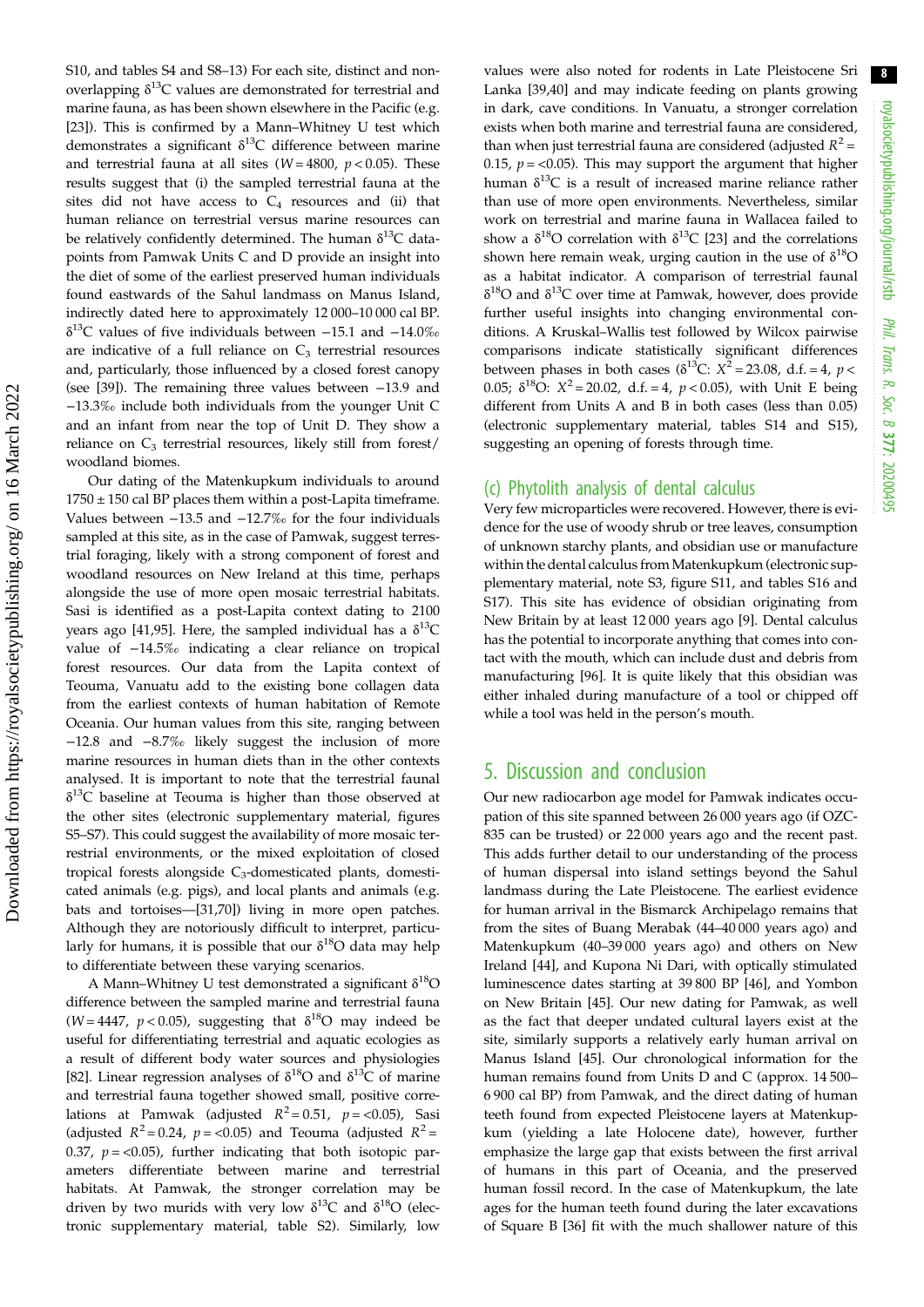deposit relative to the earlier main excavation towards the front of the cave and suggest that Square B cannot be simply correlated with the Pleistocene record of the cave without a more rigorous dating programme. The chronological distance between human colonization and the preserved fossil record is problematic given a growing focus on potential admixture between arriving H. sapiens and resident Denisovan populations in the region during the Late Pleistocene that have left their mark on the genetic make-up of modern Oceanian populations [\[14](#page-10-0)]. It also makes it difficult to determine the exact dietary reliance on forest or marine resources of the first human populations stepping out into the island chain of the Bismarck Archipelago.

Nevertheless, we provide the earliest direct information relating to the diets of humans moving out into the Near Oceanic parts of Oceania beyond Sahul. Our comprehensive baseline of terrestrial fauna and marine fauna from the sites sampled confirm the efficacy of this approach for discerning human use of tropical interior forest resources and oceanic habitats [\[23](#page-10-0)]. The earliest human samples come from Units C and D of Pamwak, the oldest of which (PAMH7) was indirectly dated to as early as approximately 11 800 years ago. The stable carbon isotope values of these individuals suggest a focus on interior island resources. An isotopic study on Timor-Leste and Alor found that the earliest humans in southern Wallacea likely practiced a specialized marine adaptation approximately 36 000 years before shifting to an increasing reliance on interior tropical forests from around 12 000 years ago [\[23](#page-10-0)]. Given the chronological limitations noted above, we cannot currently rule out the importance of coastal adaptations to the earliest human arrivals in the Bismarck Archipelago. It remains possible that marine resources, observed at Matenkupkum and other early coastal sites, played an important role in earliest colonization, as has been observed for Timor-Leste [[23\]](#page-10-0). Such resources likely continued to be exploited into the terminal Pleistocene. However, our isotopic data from Pamwak confirm the development of a specialized adaptation to insular tropical forests by the end of the Pleistocene in island Oceania (cf. [\[9\]](#page-9-0)). This fits with increasing zooarchaeological evidence for the dominant use of native forest birds, bats, rodents and reptiles, and botanical evidence for the use of various plants in the Bismarck and Solomon Archipelagoes at this time [\[45](#page-10-0),[49\]](#page-10-0). Observations of the transport of small mammals to new islands approximately 20 000 years ago [\[86](#page-11-0)], alongside recent evidence for active use of fire in forest management on Manus by 5000 cal BP [[97](#page-12-0)], potential arboriculture even ear-lier [\[63](#page-11-0)], and our  $\delta^{13}$ C and  $\delta^{18}$ O faunal isotopic evidence for an opening of forest between Pamwak Units E and A [\(figure 3](#page-6-0)), may suggest these Pleistocene tropical adaptations involved active human management of resources. Alongside documented Late Pleistocene forest management through burning on the New Guinea mainland [[3](#page-9-0),[98\]](#page-12-0), and perhaps also in northeastern Australia [\[99](#page-12-0)], this evidence from insular Oceania potentially adds to a growing recognition of deep time tropical forest shaping by humans in the Pleistocene although more detailed palaeoecological research is required to demonstrate this definitively for the Bismarck Archipelago.

Methodological issues and preservation challenges will need to be overcome to investigate this further for the earlier period (see also [\[22,23](#page-10-0),[62\]](#page-11-0)). However, our stable isotope and microparticle data also contribute to an increasing emphasis on the role of agroforestry during later periods of colonization of Remote Oceania [[29](#page-10-0),[30,](#page-10-0)[71](#page-11-0)]. The expansion of Lapita populations along the coasts of Near Oceania and out into the Pacific during the late Holocene, as well as subsequent dispersals in this part of the world, have rightly been associated with impressive oceanic navigation skills and marine adaptations [\[100](#page-12-0)–[103\]](#page-12-0). Furthermore, these human movements are linked to the arrival of domesticates (e.g. pigs, chickens) and commensals (e.g. rats) into various island ecosystems, with corresponding consequences for local biodiversity and soil erosion [[26,47,](#page-10-0)[104](#page-12-0)]. The early and persistent management of endemic tropical forest plants and forest cover during this early phase of settlement has, however, perhaps been underestimated. Our stable isotope data from Lapita contexts at Teouma, Vanuatu suggest that the earliest human arrivals in this part of the world were already incorporating significant tropical plant carbohydrates into their diets, also suggested by a recent study of dental calculus [[30](#page-10-0)]. As has been shown by comprehensive work on the bone collagen of individuals from the same site, this was likely undertaken alongside the incorporation of marine resources, with  $C_3$  domesticate crops and domesticated animals also being added over time [[24](#page-10-0),[38](#page-10-0)]. On the other hand, our data from the late Holocene samples from Matenkupkum and Sasi suggest a similar, ongoing focus on tropical forest (e.g. native bats) and domesticated terrestrial resources, although without clear evidence for marine protein reliance. Overall, this adds to growing recognition that human dispersals and adaptations in Oceania between 4000 and 1700 years ago were characterized by variable, locally framed adaptations, depending on island size and type, available resources, population mobility, and local ecology and geology [[26,28\]](#page-10-0), with tropical forests likely being used and managed alongside introduced domesticates and marine resources.

Additional work is needed to explore the chronology and ecological context of human arrival into insular Oceania beyond Sahul during the Late Pleistocene and early Holocene. Our study further highlights the lack of early human fossils in the region, with new dating efforts confirming a late chronology for human remains at the sites of Pamwak and particularly Matenkupkum. The application of Zooarchaeology by Mass Spectrometry (ZooMS) holds much promise in this regard (for an overview see [\[105](#page-12-0)]) and has shown its capacity to identify hominin remains from previously unidentifiable fragmented faunal datasets and has already been shown to be viable in the tropics, including in the Pacific region [[106\]](#page-12-0). Nevertheless, our isotopic data add to an emerging understanding of how early human arrivals might have adapted to this part of the world. The tropical islands of the Pacific have often been portrayed as challenging prospects for human colonization (e.g. [[107,108\]](#page-12-0)), requiring maritime navigation and sophisticated adaptations to depauperate tropical forest settings. However, zooarchaeological, archaeobotanical, palaeoecological, chronological and now isotopic insights from insular Oceania highlight that our species had moved into the islands beyond Sahul and developed sophisticated adaptations to their forests, as early as the Late Pleistocene. By the terminal Pleistocene, humans were even actively managing these insular tropical habitats, with evidence for the translocation of tropical animals, plants and human-caused burning out beyond Sahul as early as approximately 20 000– 12 000 years ago [\[9](#page-9-0)], perhaps suggesting that the concept of 'transported landscapes' used to describe the later movements of the Lapita Cultural Complex through the Pacific [\[109](#page-12-0)] also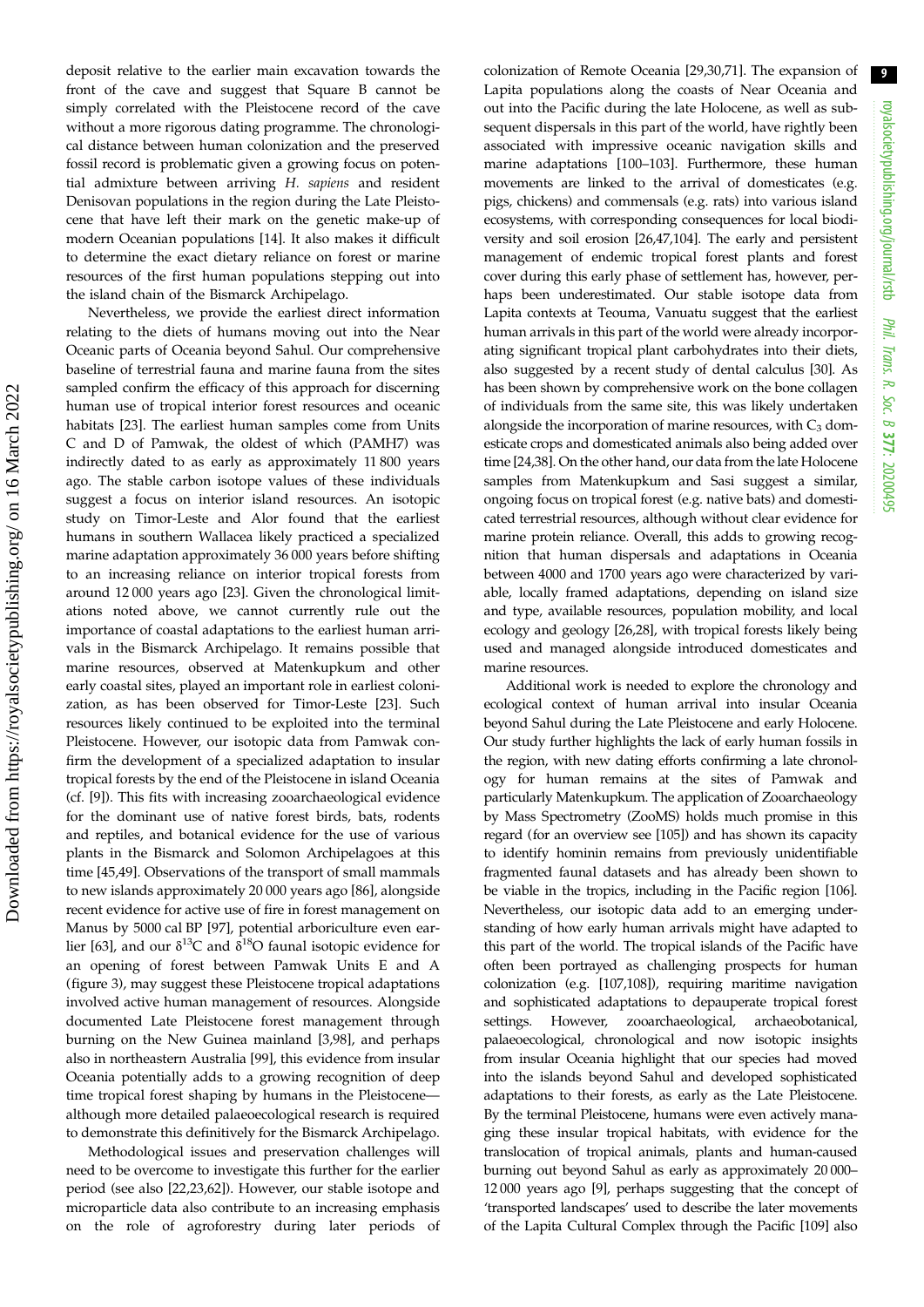<span id="page-9-0"></span>has a pre-Holocene relevance. Certainly, it is becoming increasingly apparent that the varied tropical forests of Oceania were as significant in both Late Pleistocene and Holocene human colonization and long-term settlement of island ecosystems as the coasts and marine settings that enabled humans to move into these new Pacific contexts.

Data accessibility. All sampled specimens are stored at the Australian National University, the University of Otago, and the Vanuatu Cultural Centre for curation. All of the data reported in this manuscript are provided within the main text, figures or electronic supplementary material [[110](#page-12-0)].

Authors' contributions. P.R.: conceptualization, data curation, formal analysis, funding acquisition, investigation, methodology, project administration, resources, software, supervision, validation, visualization, writing—original draft and writing—review and editing; K.D.: data curation, formal analysis, funding acquisition, investigation, methodology, resources, software, supervision, validation, visualization, writing—original draft and writing—review and editing; M.T.: data curation, formal analysis, funding acquisition, investigation, methodology, validation, visualization, writing—original draft and writing—review and editing; S.B.: conceptualization, funding acquisition, investigation, methodology, resources, supervision, writing—original draft and writing—review and editing; S.H.: formal analysis, funding acquisition, investigation, methodology, validation and writing—review and editing; L.B.: data curation, formal analysis, investigation, methodology, resources, visualization and writing—review and editing; J.I.: data curation, formal analysis, funding acquisition, investigation, methodology, resources, software, validation and writing—review and editing; M.L.: data curation, formal analysis, funding acquisition, investigation, methodology and validation; S.M.: formal analysis, investigation, methodology and validation; R.H.: conceptualization, investigation, visualization and writing—review and editing; W.A.: formal analysis, funding acquisition, investigation, methodology, resources and writing—review and editing; D.B.: data curation, formal analysis, investigation, methodology, resources and writing—review and editing; S.L.: data curation, formal analysis, investigation, methodology and writing—review and editing; R.S.: data curation, investigation, project administration, resources and writing—review and editing; C.G.: conceptualization, data curation, formal analysis, funding acquisition, investigation, methodology, resources and writing—review and editing; G.S.: conceptualization, data curation, formal analysis, funding acquisition, project administration, resources, supervision, validation, visualization, writing original draft and writing—review and editing; M.S.: conceptualization, data curation, formal analysis, funding acquisition, investigation, methodology, project administration, resources,

supervision, validation, visualization, writing—original draft and writing—review and editing.

All authors gave final approval for publication and agreed to be held accountable for the work performed therein.

Competing interests. We declare we have no competing interests.

Funding. Funding came from the Department of Archaeology and Natural History, Research School of Pacific and Asian Studies, ANU. Funding for the excavations came from the ANU and La Trobe University. Major funding for fieldwork at Teouma was supported by the Australian Research Council (discovery grants DP0880789 and DP0556874, M.S. and S.B.), the National Geographic Society (scientific research grant 8038–06, M.S. and S.B.) and the Pacific Biological Foundation (grant PBF-04–1, M.S. and S.B.). We would also like to thank Rebecca Bernardos of Harvard University for her help with sample coordination. S.H. is funded by a DECRA grant from the Australian Research Council (no. DE200100133). P.R., J.I., M.L. and M.T. would additionally like to thank the Max Planck Society for funding. P.R. and K.D. have also received funding from the ERC under the European Union's Horizon 2020 research and innovation program from grant agreements 850709-PANTROPO-CENE and 715069-FINDER, respectively.

Acknowledgements. The Pamwak research was carried out under the auspices of the PNG National Museum, the Manus Provincial Government and the traditional owners of the Pamwak site, the people of Drabitou 2 village. Clayton Fredericksen assisted with the excavation and analysed the stone material. Bernard Minol is thanked for his support and interest in the project. For the Sasi site, excavated by Wal Ambrose in addition, we acknowledge Sungia for access to the site and the people of Baun Village for their support and assistance. That research was carried out as part of the ANU-National Geographic Society Lapita Homeland Project, directed by Jim Allen. With regard to work at Matenkupkum on New Ireland, we wish to thank the PNG National Museum and the National Research Institute for approving our research in PNG and subsequent analyses. The traditional owners of Matenkupkum live in Hilalon Village and we would like to thank them and Esekia Tomon for support. Our specific thanks go to Alois Kuaso with regard to the stable isotopic research proposal, as well as Kenneth Miamba (the current Head Archaeologist at the National Museum and Art Gallery for Papua New Guinea) for his reading and support of our manuscript. We also extend our thanks to the Provincial Governments of New Ireland and Manus and the respective local communities for permissions and support with archaeological research. The Teouma work was carried out as a joint project of the Vanuatu Kaljoral Senta and the Australian National University. We thank staff of the Vanuatu Kaljoral Senta and the support of the Chiefs and people of Eratap Village, traditional owners of Teouma and above all the VKS filwoka for the area, Silas Alben.

## **References**

- 1. Bae CJ, Douka K, Petraglia MD. 2017 On the origin of modern humans: Asian perspectives. Science 358 9067. ([doi:10.1126/science.aai9067\)](http://dx.doi.org/10.1126/science.aai9067)
- 2. Roberts P, Stewart BA. 2018 Defining the 'generalist specialist' niche for Pleistocene Homo sapiens. Nat. Hum. Behav. 2, 542–550. [\(doi:10.1038/s41562-018-0394-4\)](https://doi.org/10.1038/s41562-018-0394-4)
- 3. Summerhayes GR, Leavesley M, Fairbairn A, Mandui H, Field J, Ford A, Fullagar R. 2010 Human adaptation and plant use in highland New Guinea 49,000 to 44,000 years ago. Science 330, 78–81. [\(doi:10.1126/science.1193130\)](https://doi.org/10.1126/science.1193130)
- Reich D et al. 2011 Denisova admixture and the first modern human dispersals into Southeast Asia and Oceania. Am. J. Hum. Genet. 89, 516–528. ([doi:10.](http://dx.doi.org/10.1016/j.ajhg.2011.09.005) [1016/j.ajhg.2011.09.005\)](http://dx.doi.org/10.1016/j.ajhg.2011.09.005)
- 5. Clarkson C et al. 2017 Human occupation of northern Australia by 65,000 years ago. Nature 547, 306–310. ([doi:10.1038/nature22968\)](http://dx.doi.org/10.1038/nature22968)
- 6. Kealy S, Louys J, O'Connor S. 2018 Leastcost pathway models indicate northern human dispersal from Sunda to Sahul. J. Hum. Evol. 125, 59–70. ([doi:10.1016/j.jhevol.](http://dx.doi.org/10.1016/j.jhevol.2018.10.003) [2018.10.003\)](http://dx.doi.org/10.1016/j.jhevol.2018.10.003)
- 7. Détroit F, Mijares AS, Corny J, Daver G, Zanolli C, Dizon E, Robles E, Grün R, Piper PJ. 2019 A new species of Homo from the Late Pleistocene of the Philippines. Nature 568, 181–186. [\(doi:10.1038/](https://doi.org/10.1038/s41586-019-1067-9) [s41586-019-1067-9\)](https://doi.org/10.1038/s41586-019-1067-9)
- 8. O'Connor S, Hiscock P. 2018 The peopling of Sahul and Near Oceania. In The Oxford handbook of prehistoric Oceania (eds EE Cochrane, TL Hunt), pp. 1–17. Oxford, UK: Oxford University Press.
- 9. Gosden C, Robertson N. 1991 Models for Matenkupkum: interpreting a late Pleistocene site from Southern New Ireland, Papua New Guinea. In Report of the Lapita homeland project. Occasional

Papers in Prehistory 20 (eds J Allen, C Gosden), pp. 20–91. Canberra, Australia: Department of Prehistory, Research School of Pacific Studies, Australian National University.

- 10. Summerhayes GR, Ford A. 2014 Late Pleistocene colonisation and adaptation in New Guinea: implications for modeling modern human behaviour. In Southern Asia, Australia and the search for human origins (eds R Dennell, M Porr), pp. 213–227. Cambridge, UK: Cambridge University Press.
- 11. Petchey F, Spriggs M, Bedford S, Valentin F, Buckley H. 2014 Radiocarbon dating of burials from the Teouma Lapita cemetery, Efate, Vanuatu. J. Archaeol. Sci. 50, 227-242. [\(doi:10.1016/j.jas.](http://dx.doi.org/10.1016/j.jas.2014.07.002) [2014.07.002](http://dx.doi.org/10.1016/j.jas.2014.07.002))
- 12. Montenegro Á, Callaghan RT, Fitzpatrick SM. 2016 Using seafaring simulations and shortest-hop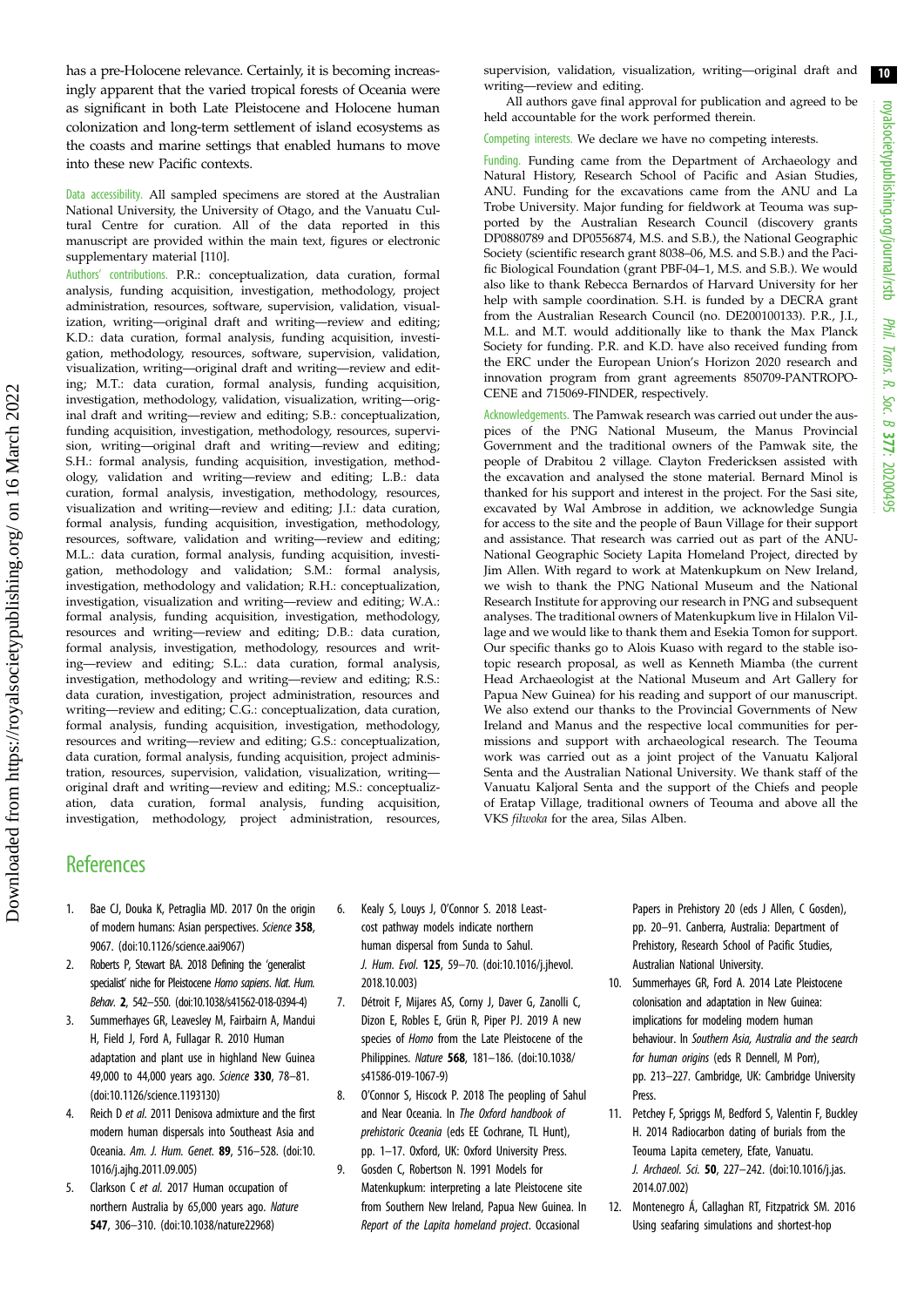royalsocietypublishing.org/journal/rstb royalsocietypublishing.org/journal/rstb Phil. Trans. R. Soc. $\sigma$ 377: 20200495

11

<span id="page-10-0"></span>trajectories to model the prehistoric colonization of Remote Oceania. Proc. Natl Acad. Sci. USA 113, 12 685–12 690. ([doi:10.1073/pnas.1612426113\)](http://dx.doi.org/10.1073/pnas.1612426113)

- 13. Kirch PV. 2017 On the road of the winds: an archaeological history of the Pacific islands before European contact (revised and expanded edition). Berkeley, CA: University of California Press.
- 14. Teixeira JC et al. 2021 Widespread Denisovan ancestry in Island Southeast Asia but no evidence of substantial super-archaic hominin admixture. Nat. Ecol. Evol. 5, 616–624. ([doi:10.1038/s41559-021-](http://dx.doi.org/10.1038/s41559-021-01408-0) [01408-0\)](http://dx.doi.org/10.1038/s41559-021-01408-0)
- 15. Allen J, Gosden C, Jones R, White JP. 1988 Pleistocene dates for the human ocupation of New Ireland, northern Melanesia. Nature 321, 707–709. [\(doi:10.1038/331707a0\)](http://dx.doi.org/10.1038/331707a0)
- 16. O'Connell JF, Allen J. 2012 The restaurant at the end of the universe: modeling the colonization of Sahul. Austral. Archaeol. 74, 5–31. ([doi:10.1080/03122417.](http://dx.doi.org/10.1080/03122417.2012.11681932) [2012.11681932](http://dx.doi.org/10.1080/03122417.2012.11681932))
- 17. Gaffney D. 2021 Pleistocene water crossing and adaptive flexibility within the *Homo* genus. J. Archaeol. Res. 29, 255–326. ([doi:10.1007/s10814-](http://dx.doi.org/10.1007/s10814-020-09149-7) [020-09149-7](http://dx.doi.org/10.1007/s10814-020-09149-7))
- 18. Mellars P. 2006 Why did modern human populations disperse from Africa ca. 60,000 years ago? A new model. Proc. Natl Acad. Sci. USA 103. 9381–9386. [\(doi:10.1073/pnas.0510792103](http://dx.doi.org/10.1073/pnas.0510792103))
- 19. Erlandson JM, Graham MH, Bourque BJ, Corbett D, Estes JA, Steneck RS. 2007 The kelp highway hypothesis: marine ecology, the coastal migration theory, and the peopling of the Americas. J. Island Coastal Archaeol. 2, 161–174. [\(doi:10.1080/](http://dx.doi.org/10.1080/15564890701628612) [15564890701628612](http://dx.doi.org/10.1080/15564890701628612))

Downloaded from https://royalsocietypublishing.org/ on 16 March 2022

Downloaded from https://royalsocietypublishing.org/ on 16 March 2022

- 20. Summerhayes GR, Field JH, Shaw B, Gaffney D. 2017 The archaeology of forest exploitation and change in the tropics during the Pleistocene: the case of Northern Sahul (Pleistocene New Guinea). Quat. Int. 448, 14–30. [\(doi:10.1016/j.quaint.2016.](http://dx.doi.org/10.1016/j.quaint.2016.04.023) [04.023\)](http://dx.doi.org/10.1016/j.quaint.2016.04.023)
- 21. Fuentes R, Ono R, Carlos J, Kerfant C, Miranda T, Aziz N, Sofian H, Pawlik A. 2020 Stuck within notches: direct evidence of plant processing during the last glacial maximum to Holocene in North Sulawesi. J. Archaeol. Sci. 30, 102207. ([doi:10.1016/](http://dx.doi.org/10.1016/j.jasrep.2020.102207) [j.jasrep.2020.102207\)](http://dx.doi.org/10.1016/j.jasrep.2020.102207)
- 22. Kealy S et al. 2020 Forty-thousand years of maritime subsistence near a changing shoreline on Alor Island (Indonesia). Quat. Sci. Rev. 249, 106599. [\(doi:10.1016/j.quascirev.2020.106599\)](http://dx.doi.org/10.1016/j.quascirev.2020.106599)
- 23. Roberts P et al. 2020 Isotopic evidence for initial coastal colonization and subsequent diversification in the human occupation of Wallacea. Nat. Commun. 11, 2068. [\(doi:10.1038/s41467-020-](http://dx.doi.org/10.1038/s41467-020-15969-4) [15969-4\)](http://dx.doi.org/10.1038/s41467-020-15969-4)
- 24. Kinaston R, Buckley H, Valentin F, Bedford S, Spriggs M, Hawkins S, Herrscher E. 2014 Lapita diet in Remote Oceania: new stable isotope evidence from the 3,000-year-old Teouma site, Efate Island, Vanuatu. PLoS ONE 9, e90376. ([doi:10.1371/journal.](https://doi.org/10.1371/journal.pone.0090376) [pone.0090376](https://doi.org/10.1371/journal.pone.0090376))
- 25. Kirch PV. 1997 The Lapita peoples: ancestors of the oceanic world. London, UK: Wiley-Blackwell.
- 26. Kirch PV. 2001 Pigs, humans, and trophic competition on small Oceania islands. In Australian archaeologist: collected papers in honour of Jim Allen (eds A Anderson, T Murray), pp. 427–439. Canberra, Australia: Australian National University Press.
- 27. Fall PL. 2010 Pollen evidence for plant introductions in a Polynesian tropical island ecosystem, Kingdom of Tonga. In Altered ecologies: fire, climate and human influence on terrestrial landscapes (eds SG Haberle, J Stevenson, M Prebble), pp. 253–271. Canberra, Australia: Australian National University Press.
- 28. Summerhayes GR, Szabo K, Fairbairan A, Horrocks M, McPherson S, Crowther A. 2019 Early Lapita subsistence: evidence from Kamgot, Anir. In Debating Lapita: chronology, society and subsistence (eds S Bedford, M Spriggs), pp. 379–402. Canberra, Australia: Australian National University Press.
- 29. Maxwell JJ, Howarth JD, Vandergoes MJ, Jacobsen GE, Barber IG. 2016 Timing and importance of arboriculture and agroforestry in a temperate East Polynesia society, the Moriori, Rekohu (Chatham Island). Quat. Sci. Rev. 149, 306–325. [\(doi:10.1016/](https://doi.org/10.1016/j.quascirev.2016.08.006) [j.quascirev.2016.08.006\)](https://doi.org/10.1016/j.quascirev.2016.08.006)
- 30. Tromp M, Matisoo-Smith E, Kinaston R, Bedford S, Spriggs M, Buckley H. 2020 Exploitation and utilization of tropical rainforests indicated in dental calculus of ancient Oceania Lapita culture colonists. Nat. Hum. Behav. 4, 489–495. ([doi:10.1038/s41562-](http://dx.doi.org/10.1038/s41562-019-0808-y) [019-0808-y](http://dx.doi.org/10.1038/s41562-019-0808-y))
- 31. Hawkins S. 2015 Human behavioural ecology, anthropogenic impact and subsistence change at the Teouma Lapita site, central Vanuatu, 3100– 2500 BP. PhD dissertation, The Australian National University, Australia.
- 32. Bowler JM, Thorne AG, Polach HA. 1972 Pleistocene man in Australia: age and significance of the Mungo skeleton. Nature 240, 48–50. ([doi:10.1038/](http://dx.doi.org/10.1038/240048a0) [240048a0\)](http://dx.doi.org/10.1038/240048a0)
- 33. Thorne A, Grün R, Mortimer G, Spooner NA, Simpson JJ, McCulloch M, Taylor L, Curnoe D. 1999 Australia's oldest human remains: age of the Lake Mungo 3 skeleton. J. Hum. Evol. 36, 591-612. [\(doi:10.1006/jhev.1999.0305\)](http://dx.doi.org/10.1006/jhev.1999.0305)
- 34. Olley JM, Roberts RG, Yoshida H, Bowler JM. 2006 Single-grain optical dating of grave-infill associated with human burials at Lake Mungo, Australia. Quat. Sci. Rev. 25, 2469-2474. [\(doi:10.1016/j.quascirev.](http://dx.doi.org/10.1016/j.quascirev.2005.07.022) [2005.07.022\)](http://dx.doi.org/10.1016/j.quascirev.2005.07.022)
- 35. Fredericksen C, Spriggs M, Ambrose W. 1993 Pamwak rockshelter: a Pleistocene site on Manus Island, Papua New Guinea. In Sahul in review: Pleistocene archaeology in Australia, New Guinea and island Melanesia (eds MA Smith, M Spriggs, B Fankhauser), pp. 144–152. Canberra, Australia: Department of Prehistory, Research School of Pacific Studies, Australian National University.
- 36. Gosden C. 1989 Letter to Alan Thorne on 'contextual details about the teeth from Matenkupkum'. Unpublished report in the senior author's possession.
- 37. Kinaston R, Buckley HR, Halcrow SE, Spriggs MJT, Bedford S, Neal K, Gray A. 2009 Investigating foetal and perinatal mortality in prehistoric skeletal

samples: a case study from a 3000-year-old Pacific Island cemetery site. J. Archaeol. Sci. 36, 2780–2787. [\(doi:10.1016/j.jas.2009.09.004\)](http://dx.doi.org/10.1016/j.jas.2009.09.004)

- 38. Valentin F, Herrscher E, Bedford S, Spriggs M, Buckley H. 2014 Evidence for social and cultural change in central Vanuatu between 3000 and 2000 BP: comparing funerary and dietary patterns of the first and later generations at Teouma. Efate. J. Island Coastal Archaeol. 9, 381–399. ([doi:10.1080/](http://dx.doi.org/10.1080/15564894.2014.921958) [15564894.2014.921958\)](http://dx.doi.org/10.1080/15564894.2014.921958)
- 39. Roberts P, Perera N, Wedage O, Deraniyagala S, Perera J, Eregama S, Gledhill A, Petraglia MD, Lee-Thorp JA. 2015 Direct evidence for human reliance on rainforest resources in Late Pleistocene Sri Lanka. Science 347, 1246-1249. [\(doi:10.1126/science.](https://doi.org/10.1126/science.aaa1230) [aaa1230\)](https://doi.org/10.1126/science.aaa1230)
- 40. Roberts P, Perera N, Wedage O, Deraniyagala SU, Perera J, Eregama S, Gledhill A, Petraglia MD, Lee-Thorp JA. 2017 Fruits of the forest: human stable isotope ecology and rainforest adaptations in Late Pleistocene and Holocene (~ 36 to 3 ka) Sri Lanka. J. Hum. Evol. 106, 102–118. [\(doi:10.1016/j.jhevol.](http://dx.doi.org/10.1016/j.jhevol.2017.01.015) [2017.01.015](http://dx.doi.org/10.1016/j.jhevol.2017.01.015))
- 41. Ambrose WR. 1988 An early bronze artefact from Papua New Guinea. Antiquity 62, 483-491. [\(doi:10.](http://dx.doi.org/10.1017/S0003598X00074585) [1017/S0003598X00074585\)](http://dx.doi.org/10.1017/S0003598X00074585)
- 42. Ambrose SH, Norr L. 1993 Experimental evidence for the relationship of the carbon isotope ratios of whole diet and dietary protein to those of bone collagen and carbonate. In Prehistoric human bone archaeology at the molecular level (eds JB Lambert, G Grupe), pp. 1–37. Berlin, Germany: Springer-Verlag.
- 43. Choin J et al. 2021 Geonomic insights into population history and biological adaptation in Oceania. Nature 592, 583–589. [\(doi:10.1038/](http://dx.doi.org/10.1038/s41586-021-03236-5) [s41586-021-03236-5\)](http://dx.doi.org/10.1038/s41586-021-03236-5)
- 44. Leavesley MG, Bird MI, Fifield LK, Hausladen PA, Santos GM, di Tada ML. 2002 Buang Merabek: early evidence for human occupation in the Bismarck Archipelago, Papua New Guinea. Austral. Archaeol. 54, 55–57. ([doi:10.1080/03122417.2002.11682070](http://dx.doi.org/10.1080/03122417.2002.11682070))
- 45. Pavlides C. 2004 From Misisil Cave to Eliva hamlet: rediscovering the Pleistocene in interior West New Britain. In A Pacific odyssey: archaeology and anthropology in the western Pacific. Papers in honour of Jim Specht. Records of the Australian Museum, supplement 29 (eds V Attenbrow, R Fullager), pp. 97–108. Sydney, Australia: Australian Museum.
- 46. Torrence R et al. 2004 Pleistocene colonisation of the Bismarck Archipelago: new evidence from West New Britain. Archaeol. Oceania 39, 101–130. ([doi:10.1002/j.1834-4453.2004.tb00568.x\)](http://dx.doi.org/10.1002/j.1834-4453.2004.tb00568.x)
- 47. Spriggs M. 1997 The Island Melanesians. Oxford, UK: Blackwell Publishers.
- 48. Wickler S, Spriggs M. 1988 Pleistocene human occupation of the Solomon Islands, Melanesia. Antiquity 62, 703–706. [\(doi:10.1017/](http://dx.doi.org/10.1017/S0003598X00075104) [S0003598X00075104](http://dx.doi.org/10.1017/S0003598X00075104))
- 49. Wickler S. 2001 The prehistory of Buka: a stepping stone island in the northern Solomons. Canberra, Australia: Department of Archaeology and Natural History and Centre for Archaeological Research, Australian National University. Terra Australis 16.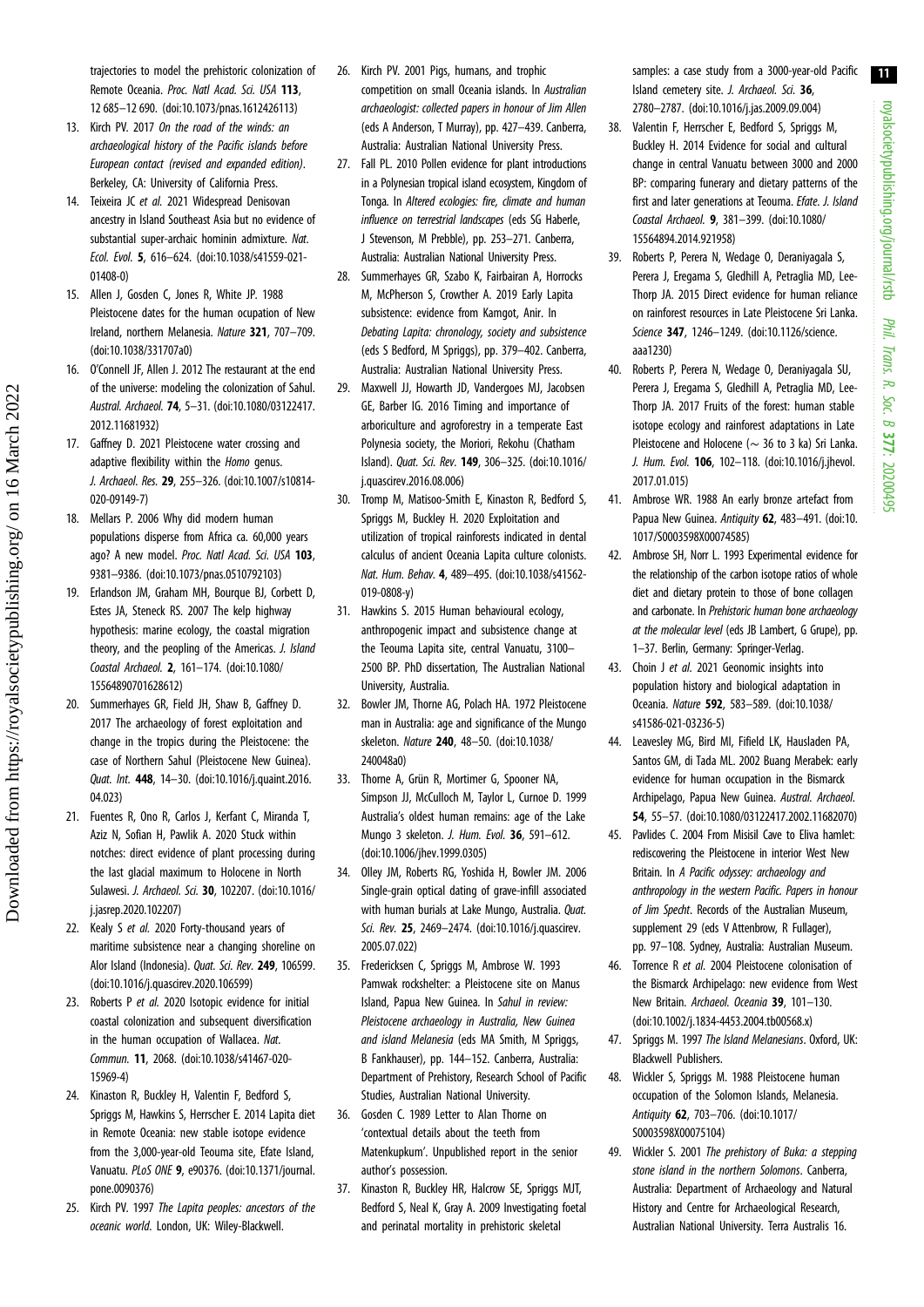- <span id="page-11-0"></span>50. Shaw B, Coxe S, Haro J, Privat K, Haberle S, Hopf F, Hull E, Hawkins S, Jacobsen G. 2020 Smallest Late Pleistocene inhabited island in Australasia reveals the impact of post-glacial sea-level rise on human behaviour from 17,000 years ago. Quat. Sci. Rev. 245, 106522. ([doi:10.1016/j.quascirev.2020.106522\)](http://dx.doi.org/10.1016/j.quascirev.2020.106522)
- 51. White JP, Flannery TF, O'Brien R, Hancock RV, Pavlish L. 1991 The Balof Shelters, New Ireland. In Report of the Lapita homeland project. Occasional Papers in Prehistory 20 (eds J Allen, C Gosden), pp. 46–58. Canberra, Australia: Department of Prehistory, Australian Research School of Pacific Studies, National University of Australia.
- 52. Allen J, Gosden C (eds). 1991 Report of the Lapita homeland project. Occasional Papers in Prehistory 20. Canberra, Australia: Australian Research School for Pacific Studies, Australian National University.
- 53. Allen J. 2000 From beach to beach: the development of maritime economies in prehistoric Melanesia. In East of Wallace's line: modern Quaternary research in Southeast Asia, vol. 16 (eds S O'Connor, P Veth), pp. 99–138. Rotterdam, The Netherlands: Balkema.
- 54. Leavesley MG. 2005 Prehistoric hunting strategies in New Ireland, Papua New Guinea: the evidence of the cuscus (*Phalanger orientalis*) remains from Buang Merabak cave. Asian Perspect. 44, 207–218. [\(doi:10.1353/asi.2005.0010\)](http://dx.doi.org/10.1353/asi.2005.0010)
- 55. Specht J. 2005 Revisiting the Bismarcks: some alternative views. In Papuan pasts: cultural, linguistic and biological histories of Papuan-speaking peoples. Pacific Linguistics 572, Research School of Pacific and Asian Studies (eds A Pawley, R Attenborough, J Golson, R Hide), pp. 235–288. Canberra, Australia: Australian National University.
- 56. Allen J, Gosden C. 1996 Spheres of interaction and integration: modelling the culture history of the Bismarck Archipelago. In Oceanic culture history: essays in honour of Roger Green (eds JM Davidson, G Irwin, BF Leach, A Pawley, O Brown), pp. 183–197. Dunedin, New Zealand: New Zealand Journal of Archaeology Special Publication.
- 57. Enright NJ, Gosden C. 1992 Unstable archipelagos south-west Pacific environment and prehistory since 30000 BP. In The naïve lands: prehistory and environmental change in Australia and the southwest Pacific (ed. J Dodson), pp. 160–198. Melbourne, Australia: Longman Cheshire.
- 58. Rosenfeld A. 1997 Excavation at Buang Merabak, Central New Ireland. In Indo-Pacific prehistory: The Chang Mai papers volume 3. Bulletin of the Indo-Pacific Prehistory Association, vol. 16 (eds P Bellwood, D Tillotson), pp. 213–224. Canberra, Australia: Australian National University.
- 59. Pavlides C, Gosden C. 1994 35,000-year-old sites in the rainforests of West New Britain, Papua New Guinea. Antiquity 68, 604–610. [\(doi:10.1017/](http://dx.doi.org/10.1017/S0003598X00047104) [S0003598X00047104](http://dx.doi.org/10.1017/S0003598X00047104))
- 60. Steadman DW, White JP, Allen J. 1999 Prehistoric birds from New Ireland, Papua New Guinea: extinctions on a large Melanesian island. Proc. Natl Acad. Sci. USA 96, 2563-2568. ([doi:10.1073/pnas.](http://dx.doi.org/10.1073/pnas.96.5.2563) [96.5.2563](http://dx.doi.org/10.1073/pnas.96.5.2563))
- 61. Gosden C. 1995 Arboriculture and agriculture in coastal Papua New Guinea. In Transitions: Pleistocene to Holocene in Australia and Papua New Guinea. Antiquity, vol. 69 (eds J Allen, JF O'Connell), pp. 807–817. Oxford, UK: Oxford University Press.
- 62. Denham T. 2011 Early agriculture and plant domestication in New Guinea and Island Southeast Asia. Curr. Anthropol. 52, S379–S395. [\(doi:10.1086/](http://dx.doi.org/10.1086/658682) [658682](http://dx.doi.org/10.1086/658682))
- 63. Barton H, Torrence R. 2015 Cooking up recipes for ancient starch: assessing current methodologies and looking to the future. J. Archaeol. Sci. 56, 194-201. [\(doi:10.1016/j.jas.2015.02.031\)](http://dx.doi.org/10.1016/j.jas.2015.02.031)
- 64. Bedford S, Spriggs M (eds). 2019 Debating Lapita: distribution, chronology, society and subsistence. Canberra, Australia: Australian National University Press.
- 65. Bedford S. 2003 The timing and nature of Lapita colonisaton in Vanuatu: the haze begins to clear. In Pacific archaeology: assessments and prospects (ed. C Sand), pp. 147–158. Nouméa, New Caledonia: Départment d'Archéologie, Service des Musées et du Patrimoine de Nouvelle-Calédonie. Les Cahiers de l'Archéologie en Nouvelle-Calédonie 15.
- 66. Bedford S. 2006 The Pacific's earliest painted pottery: an added layer of intrigue to the Lapita debate and beyond. Antiquity 80, 544-557. [\(doi:10.](https://doi.org/10.1017/S0003598X00094023) [1017/S0003598X00094023](https://doi.org/10.1017/S0003598X00094023))
- 67. Bouffandeau L, Béarez P, Keith P, Bedford S, Spriggs M. 2019 Freshwater fishing among Lapita people: the sleepers (Teleostei: Eleotridae) of Teouma, Vanuatu. J. Archaeol. Sci. 26, 101894. [\(doi:10.1016/](http://dx.doi.org/10.1016/j.jasrep.2019.101894) [j.jasrep.2019.101894](http://dx.doi.org/10.1016/j.jasrep.2019.101894))
- 68. Kirch PV. 1982 Transported landscapes. Natural Hist. 91, 32–35.
- 69. Steadman DW. 2006 Extinction and biogeography of tropical Pacific birds. Chicago, IL: University of Chicago Press.
- 70. Hawkins S, Worthy T, Bedford S, Spriggs M, Clark G, Irwin G, Best S, Kirch P. 2016 Ancient tortoise hunting in the southwest Pacific. Sci. Rep. 6, 38317. [\(doi:10.1038/srep38317\)](https://doi.org/10.1038/srep38317)
- 71. Lebot V, Sam C. 2019 Green desert or 'all you can eat'? How diverse and edible was the flora of Vanuatu before human introductions? In *Debating Lapita:* distribution, chronology, society and subsistence (eds S Bedford, M Spriggs), pp. 403–415. Canberra, Australia: Australian National University Press.
- 72. Sponheimer M, Loudon JE, Codron D, Howell ME, Pruetz JD, Codron J, de Ruiter DJ, Lee-Thorp JA. 2006 Do 'savanna' chimpanzees consume C4 resources? J. Hum. Evol. 51, 18–133. [\(doi:10.1016/j.](http://dx.doi.org/10.1016/j.jhevol.2006.02.002) ihevol.2006.02.002)
- 73. Codron J et al. 2014 Stable isotope series from elephant ivory reveal lifetime histories of a true dietary generalist. Proc. R. Soc. B 279, 2433–2441. [\(doi:10.1098/rspb.2011.2472\)](https://doi.org/10.1098/rspb.2011.2472)
- 74. Farquhar GD, Ehleringer JR, Hubick KT. 1989 Carbon isotope discrimination and photosynthesis. Annu. Rev. Plant Physiol. Plant Mol. Biol. 40, 503–537. [\(doi:10.1146/annurev.pp.40.060189.002443\)](http://dx.doi.org/10.1146/annurev.pp.40.060189.002443)
- 75. Van der Merwe NJ, Medina E. 1991 The canopy effect, carbon isotope ratios and foodwebs in

Amazonia. J. Archaeol. Sci. **18**, 249-259. ([doi:10.](http://dx.doi.org/10.1016/0305-4403(91)90064-V) [1016/0305-4403\(91\)90064-V](http://dx.doi.org/10.1016/0305-4403(91)90064-V))

- 76. Cerling TE, Hart JA, Hart TB. 2004 Isotope ecology in the Ituri forest. Oecologia 138, 5-12. [\(doi:10.1007/](http://dx.doi.org/10.1007/s00442-003-1375-4) [s00442-003-1375-4](http://dx.doi.org/10.1007/s00442-003-1375-4))
- 77. Smith BN, Epstein S. 1971 Two categories of  $^{13}C/^{12}C$ ratios for higher plants. Plant Physiol. 47, 380–384. ([doi:10.1104/pp.47.3.380\)](http://dx.doi.org/10.1104/pp.47.3.380)
- 78. Fry B. 2006 Stable isotope ecology. New York, NY: Springer.
- 79. Kusaka S, Uno KT, Nakano T, Nakatuskasa M, Cerling TE. 2015 Carbon isotope ratios of human tooth enamel record the evidence of terrestrial resource consumption during the Jomon period, Japan. Am. J. Phys. Anthropol. 158, 300–311. ([doi:10.](http://dx.doi.org/10.1002/ajpa.22775) [1002/ajpa.22775\)](http://dx.doi.org/10.1002/ajpa.22775)
- 80. Buchmann N, Ehleringer JR. 1998 CO<sub>2</sub> concentration profiles, and carbon and oxygen isotopes in C3 and C4 crop canopies. Agricult. Forest Meteorol. 89, 45–58. ([doi:10.1016/S0168-1923\(97\)00059-2\)](http://dx.doi.org/10.1016/S0168-1923(97)00059-2)
- 81. Buchmann N, Guehl JM, Barigah TS, Ehleringer JR. 1997 Interseasonal comparison of  $CO<sub>2</sub>$ concentrations, isotopic composition, and carbon dynamics in an Amazonian rainforest (French Guiana). Oecologia 110, 120–131. [\(doi:10.1007/](http://dx.doi.org/10.1007/s004420050140) [s004420050140\)](http://dx.doi.org/10.1007/s004420050140)
- 82. Clementz MT, Koch PL. 2001 Differentiating aquatic mammal habitat and foraging ecology with stable isotopes in tooth enamel. Oecologia 129, 461-472. ([doi:10.1007/s004420100745\)](http://dx.doi.org/10.1007/s004420100745)
- 83. Lee-Thorp JA. 2008 On isotopes and old bones. Archaeometry 50, 925–950. ([doi:10.1111/j.1475-](http://dx.doi.org/10.1111/j.1475-4754.2008.00441.x) [4754.2008.00441.x\)](http://dx.doi.org/10.1111/j.1475-4754.2008.00441.x)
- 84. Passey BH, Cerling TE, Schuster GT, Robinson TF, Roeder BL, Krueger SK. 2005 Inverse methods for estimating primary input signals from timeaveraged isotope profiles. Geochim. Cosmochim. Acta 69, 4101–4116. [\(doi:10.1016/j.gca.2004.12.002](http://dx.doi.org/10.1016/j.gca.2004.12.002))
- 85. Brock F, Higham T, Ditchfield P, Bronk Ramsey C. 2010 Current pretreatment methods for AMS radiocarbon dating at the Oxford Radiocarbon Accelerator Unit (Orau). Radiocarbon 52, 103–112. ([doi:10.1017/S0033822200045069\)](http://dx.doi.org/10.1017/S0033822200045069)
- 86. Allen J, Gosden C, White JP. 1989 Human Pleistocene adaptations in the tropical island Pacific: recent evidence from New Ireland, a Greater Australian outlier. Antiquity 63, 548-561. ([doi:10.](http://dx.doi.org/10.1017/S0003598X00076547) [1017/S0003598X00076547\)](http://dx.doi.org/10.1017/S0003598X00076547)
- 87. Reimer P et al. 2020 The IntCal20 Northern Hemisphere radiocarbon age calibration curve (0–55 cal kBP). Radiocarbon 62, 725–757. [\(doi:10.1017/RDC.2020.41](http://dx.doi.org/10.1017/RDC.2020.41))
- 88. Hogg A et al. 2020 SHCal20 Southern Hemisphere Calibration, 0–55,000 Years cal BP. Radiocarbon 62, 759–778. [\(doi:10.1017/RDC.2020.59](http://dx.doi.org/10.1017/RDC.2020.59))
- 89. Heaton T et al. 2020 Marine20 the marine radiocarbon age calibration curve (0–55,000 cal BP). Radiocarbon 62, 779–820. ([doi:10.1017/RDC.2020.68](http://dx.doi.org/10.1017/RDC.2020.68))
- 90. Bronk Ramsey C. 2009 Bayesian analysis of radiocarbon dates. Radiocarbon 51, 337–360. ([doi:10.1017/S0033822200033865\)](http://dx.doi.org/10.1017/S0033822200033865)
- 91. Bronk Ramsey C. 2009 Dealing with outliers and offsets in radiocarbon dating. Radiocarbon 51, 1023–1045. [\(doi:10.1017/S0033822200034093\)](http://dx.doi.org/10.1017/S0033822200034093)